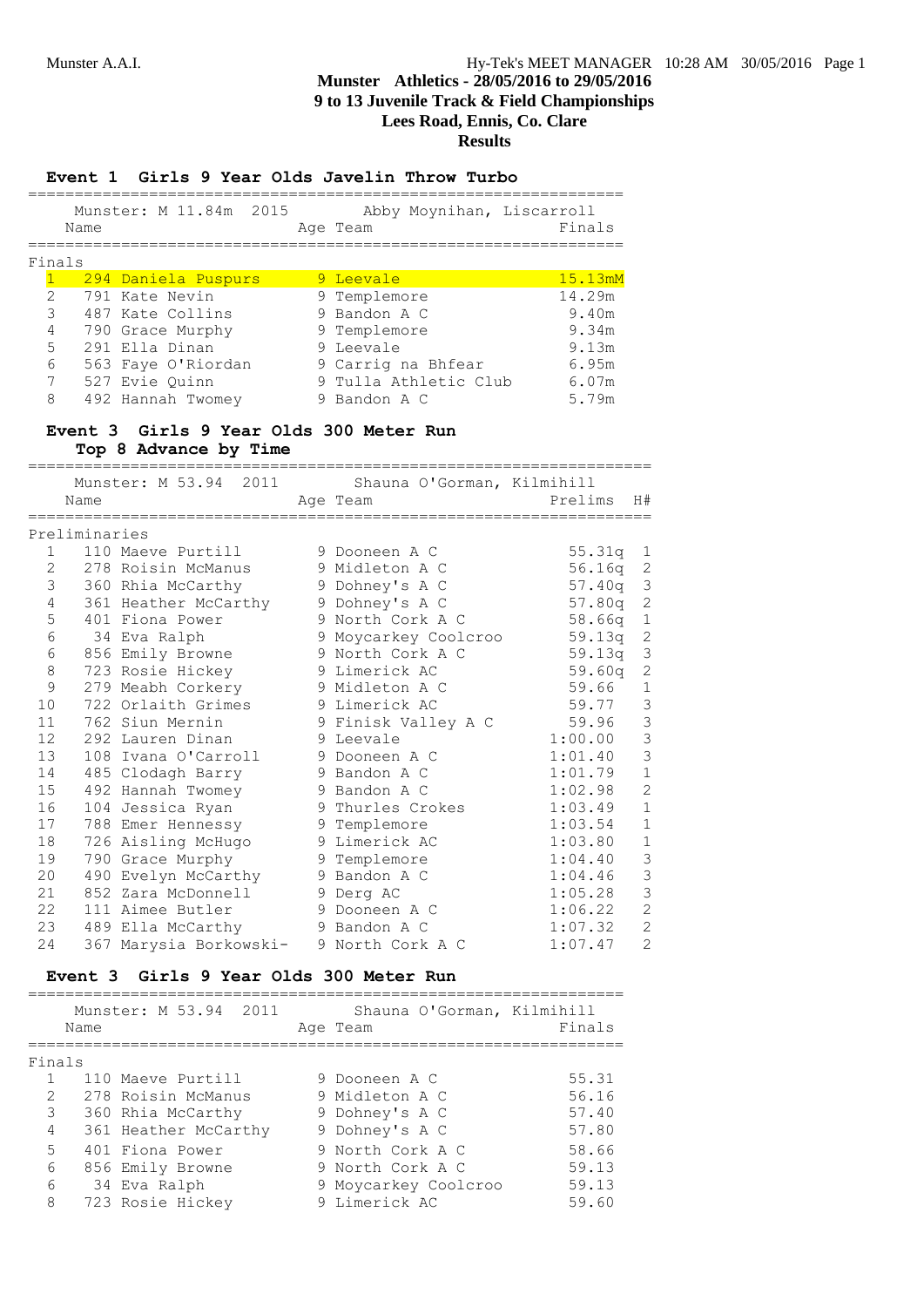# **Event 5 Girls 9 Year Olds Long Jump**

|                   |      | Munster: M 3.70m 2006<br>Munster: M 3.22m 2015 |   | Aoife Delargy, Templemore<br>Amy McCarthy, Nenagh Olympic | Finals |
|-------------------|------|------------------------------------------------|---|-----------------------------------------------------------|--------|
|                   | Name |                                                |   | Age Team                                                  |        |
| 1                 |      | 563 Faye O'Riordan                             |   | 9 Carrig na Bhfear                                        | 2.98m  |
| 2                 |      | 741 Abby Yelverton                             |   | 9 Limerick AC                                             | 2.96m  |
| 3                 |      | 488 Ruby Cummins                               |   | 9 Bandon A C                                              | 2.95m  |
| 4                 |      | 491 Emma O'Connell                             |   | 9 Bandon A C                                              | 2.90m  |
| 5                 |      | 321 Casandra Abullo                            |   | 9 Waterford A C                                           | 2.89m  |
| 6                 |      | 247 Sarah Nzomukunda                           |   | 9 Marian                                                  | 2.88m  |
| 7                 |      | 722 Orlaith Grimes                             |   | 9 Limerick AC                                             | 2.75m  |
| 7                 |      | 331 Kayleigh Greed                             |   | 9 Waterford A C                                           | 2.75m  |
| 9                 |      | 344 Annabel Hayes                              |   | 9 Roscrea                                                 | 2.74m  |
| 10                |      | 674 Anna Paxman                                |   | 9 Nenagh Oly                                              | 2.71m  |
| 11                |      | 334 Marylou Keena                              |   | 9 Waterford A C                                           | 2.66m  |
| $12 \overline{ }$ |      | 761 Ava Flaviin                                |   | 9 Finisk Valley                                           | 2.63m  |
| 13                |      | 527 Evie Quinn                                 | 9 | Tulla Athletic Club                                       | 2.57m  |
| 14                |      | 835 Lily Anne O'Meara                          |   | 9 Roscrea                                                 | 2.54m  |
| 15                |      | 791 Kate Nevin                                 |   | 9 Templemore                                              | 2.50m  |
| 16                |      | 667 Saoirse McLoughlin                         |   | 9 Derg AC                                                 | 2.46m  |
| 17                |      | 112 Eimear Ryan                                |   | 9 Dooneen A C                                             | 2.43m  |
| 18                |      | 487 Kate Collins                               |   | 9 Bandon A C                                              | 2.42m  |
| 19                |      | 329 Sarah Flynn                                |   | 9 Waterford A C                                           | 2.40m  |
| 20                |      | 673 Jane Quigley                               |   | 9 Nenagh Oly                                              | 2.39m  |
| 21                |      | 666 Grace Byrne                                |   | 9 Derg AC                                                 | 2.38m  |
| 22                |      | 296 Beth O'Connell                             |   | 9 Leevale                                                 | 2.34m  |
| 23                |      | 111 Aimee Butler                               |   | 9 Dooneen A C                                             | 2.30m  |
| 24                |      | 489 Ella McCarthy                              |   | 9 Bandon A C                                              | 2.24m  |
| 25                |      | 726 Aisling McHugo                             |   | 9 Limerick AC                                             | 2.14m  |
| 26                |      | 723 Rosie Hickey                               |   | 9 Limerick AC                                             | 1.90m  |

### **Event 7 Girls 10 Year Olds 60 Meter Dash**

|                |      | Munster: M 9.27 2015 Hannah Falvey, Belgooly |                     |        |
|----------------|------|----------------------------------------------|---------------------|--------|
|                | Name |                                              | Age Team            | Finals |
|                |      |                                              |                     |        |
| $\mathbf{1}$   |      | 237 Mirabel Emenike     10 Marian            |                     | 9.30   |
| $\mathbf{2}$   |      | 210 Lucy O'Connor                            | 10 Tralee Harriers  | 9.64   |
| 3              |      | 123 Mai McKenna 10 Dooneen A C               |                     | 9.65   |
| 4              |      | 120 Orla O'Shaughnessy 10 Dooneen A C        |                     | 9.73   |
| 5              |      | 433 Ally Mulkerrins 10 St Catherines         |                     | 9.75   |
| 6              |      | 611 Emma Corkery 10 Tramore                  |                     | 9.76   |
| $\overline{7}$ |      | 78 Ciara Frawley                             | 10 Ennis Track A C  | 9.85   |
| $8\,$          |      | 475 Sarah Burrows 10 Bandon A C              |                     | 9.88   |
| 9              |      | 787 Maeve Healion 10 Templemore              |                     | 9.91   |
| 10             |      | 476 Leah Crean                               | 10 Bandon A C       | 9.93   |
| 11             |      | 478 Kayla Mulcahy                            | 10 Bandon A C       | 9.96   |
| 12             |      | 564 Lucy Lynch                               | 10 Carrig na Bhfear | 9.97   |
| 13             |      | 677 Amy McCarthy                             | 11 Nenagh Oly       | 9.98   |
| 14             |      | 280 Rosemary Alamu                           | 10 Midleton A C     | 9.99   |
| 15             |      | 609 Anna McGoldrick                          | 10 Tramore          | 10.03  |
| 15             |      | 479 Molly O'Donovan                          | 10 Bandon A C       | 10.03  |
| 17             |      | 119 Freya Wiegand                            | 10 Dooneen A C      | 10.04  |
| 18             |      | 724 Rosie Gavan                              | 10 Limerick AC      | 10.08  |
| 19             |      | 121 Katie Enright                            | 10 Dooneen A C      | 10.10  |
| 20             |      | 505 Molly O'Riordan                          | 10 Lios Tuathail    | 10.12  |
| 21             |      | 125 Kealon Collins                           | 10 Dooneen A C      | 10.16  |
| 21             |      | 298 Simone Looney                            | 10 Leevale          | 10.16  |
| 23             |      | 281 Eliana Moroney 10 Midleton A C           |                     | 10.18  |
| 24             |      | 843 Ciara Delany                             | 10 Skibbereen A C   | 10.19  |
| 24             |      | 241 Lucy Shannon                             | 10 Marian           | 10.19  |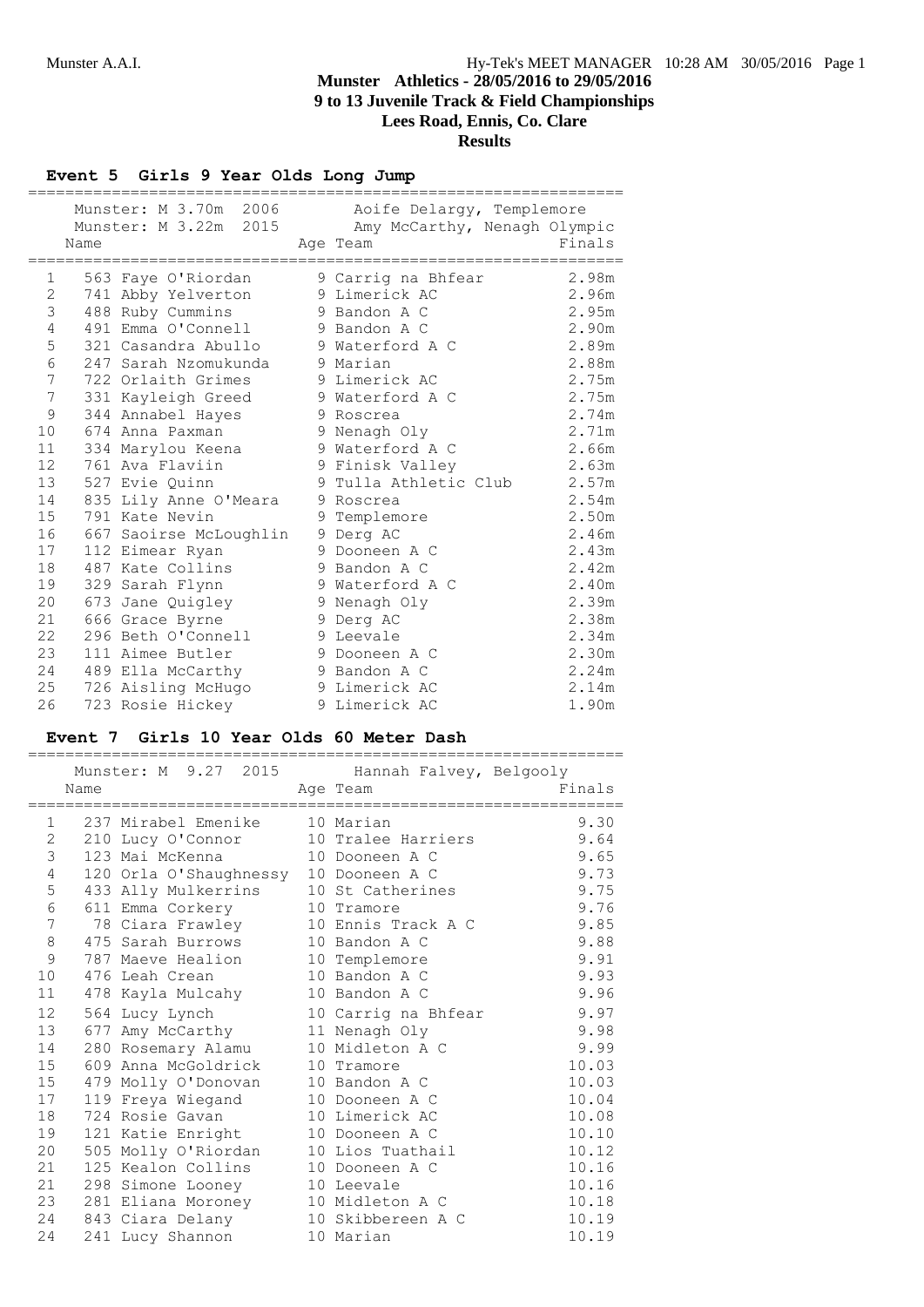|    |                                       | <b>Results</b>                                |       |
|----|---------------------------------------|-----------------------------------------------|-------|
| 26 | 777 Sarah Deegan                      | 10 Templemore                                 | 10.24 |
| 26 | 676 Hannah O'Shaughnes 10 Nenagh Oly  |                                               | 10.24 |
| 28 | 124 Vivienne O'Brien                  | 10 Dooneen A C                                | 10.28 |
| 28 | 507 Emma Neylon                       | 10 Lios Tuathail                              | 10.28 |
| 30 | 508 Marie Tritschler                  | 10 Lios Tuathail                              | 10.31 |
| 31 |                                       | 598 Sophie Mulcahy 10 Blarney Iniscarra       | 10.32 |
| 32 |                                       | 600 Aine Power 10 Carrick on Suir             | 10.40 |
| 33 | 126 Aoife Smith 10 Dooneen A C        |                                               | 10.43 |
| 34 | 784 Ella Fogarty 10 Templemore        |                                               | 10.44 |
| 35 |                                       | 36 Sophie Coughlan      10 Moycarkey Coolcroo | 10.46 |
| 36 | 718 Ciara Flaherty 10 Limerick AC     |                                               | 10.48 |
| 37 | 599 Ava Connolly 10 Carrick on Suir   |                                               | 10.55 |
| 38 | 736 Lily Reid 10 Limerick AC          |                                               | 10.56 |
| 39 | 122 Ruby Deegan 10 Dooneen A C        |                                               | 10.58 |
| 40 | 603 Isabelle Foley 10 Carrick on Suir |                                               | 10.60 |
| 41 | 297 Sarah Barry 10 Leevale            |                                               | 10.68 |
| 42 | 240 Holly Morgan 10 Marian            |                                               | 10.73 |
| 43 | 729 Olivia McCarthy 10 Limerick AC    |                                               | 10.83 |
| 43 | 238 Hayley Barrett 10 Marian          |                                               | 10.83 |
| 45 | 715 Mae Farrell 10 Limerick AC        |                                               | 10.87 |
| 46 | 615 Amy Finnegan                      | 10 Tramore                                    | 10.94 |
| 47 | 616 Lucy Finnegan 10 Tramore          |                                               | 11.12 |
| 48 | 713 Robyn Darcy                       | 10 Limerick AC                                | 11.23 |
| 49 |                                       | 35 Aoife Shelly 10 Moycarkey Coolcroo         | 11.58 |
| 50 | 6 Cathy Dorney                        | 10 Belgooly                                   | 12.05 |

# **Event 9 Girls 10 Year Olds 500 Meter Run**

|                       |      | Munster: M 1:34.67 2015 Holly O'Boyle, Marian |                        |         |
|-----------------------|------|-----------------------------------------------|------------------------|---------|
|                       | Name |                                               | Age Team               | Finals  |
|                       |      |                                               |                        |         |
|                       |      | 1 120 Orla O'Shaughnessy 10 Dooneen A C       |                        | 1:37.60 |
| $\mathbf{2}^{\prime}$ |      | 123 Mai McKenna                               | 10 Dooneen A C         | 1:39.14 |
| 3                     |      | 237 Mirabel Emenike                           | 10 Marian              | 1:39.24 |
| 4                     |      | 298 Simone Looney                             | 10 Leevale             | 1:39.80 |
| 5                     |      | 564 Lucy Lynch                                | 10 Carrig na Bhfear    | 1:40.10 |
| 6                     |      | 475 Sarah Burrows                             | 10 Bandon A C          | 1:41.54 |
| 7                     |      | 843 Ciara Delany                              | 10 Skibbereen A C      | 1:42.56 |
| 8                     |      | 239 Kate Hayes                                | 10 Marian              | 1:42.68 |
| 9                     |      | 322 Sarah Abullo                              | 10 Waterford A C       | 1:43.09 |
| 10                    |      | 36 Sophie Coughlan                            | 10 Moycarkey Coolcroo  | 1:43.20 |
| 11                    |      | 629 Aoife Lillis                              | 10 Kilmihill A C       | 1:43.65 |
| 12 <sup>°</sup>       |      | 280 Rosemary Alamu                            | 10 Midleton A C        | 1:43.81 |
| 13                    |      | 611 Emma Corkery                              | 10 Tramore             | 1:44.51 |
| 14                    |      | 433 Ally Mulkerrins                           | 10 St Catherines       | 1:44.90 |
| 15                    |      | 210 Lucy O'Connor                             | 10 Tralee Harriers     | 1:45.02 |
| 16                    |      | 610 Caoimhe Byrne O'Co                        | 10 Kilmurry Ibk Nth Cl | 1:45.35 |
| 17                    |      | 126 Aoife Smith                               | 10 Dooneen A C         | 1:46.06 |
| 18                    |      | 122 Ruby Deegan                               | 10 Dooneen A C         | 1:47.00 |
| 19                    |      | 238 Hayley Barrett                            | 10 Marian              | 1:47.18 |
| 20                    |      | 80 Esther Olaye                               | 10 Ennis Track A C     | 1:47.80 |
| 21                    |      | 82 Tori Deasy                                 | 10 Ennis Track A C     | 1:48.10 |
| 22                    |      | 281 Eliana Moroney                            | 10 Midleton A C        | 1:48.31 |
| 23                    |      | 729 Olivia McCarthy                           | 10 Limerick AC         | 1:49.14 |
| 24                    |      | 844 Caoimhe Flannery                          | 10 Skibbereen A C      | 1:49.38 |
| 25                    |      | 327 Grace Fanning                             | 10 Waterford A C       | 1:49.91 |
| 26                    |      | 79 Amy Ryan                                   | 10 Ennis Track A C     | 1:50.77 |
| 27                    |      | 718 Ciara Flaherty                            | 10 Limerick AC         | 1:51.68 |
| 28                    |      | 724 Rosie Gavan                               | 10 Limerick AC         | 1:51.71 |
| 29                    |      | 602 Abigail O'Regan                           | 10 Carrick on Suir     | 1:52.02 |
| 30                    |      | 297 Sarah Barry                               | 10 Leevale             | 1:54.05 |
| 31                    |      | 601 Emma Walsh                                | 10 Carrick on Suir     | 1:54.56 |
| 32                    |      | 81 Sheena Kerins                              | 10 Ennis Track A C     | 1:55.10 |
| 33                    |      | 121 Katie Enright                             | 10 Dooneen A C         | 1:56.65 |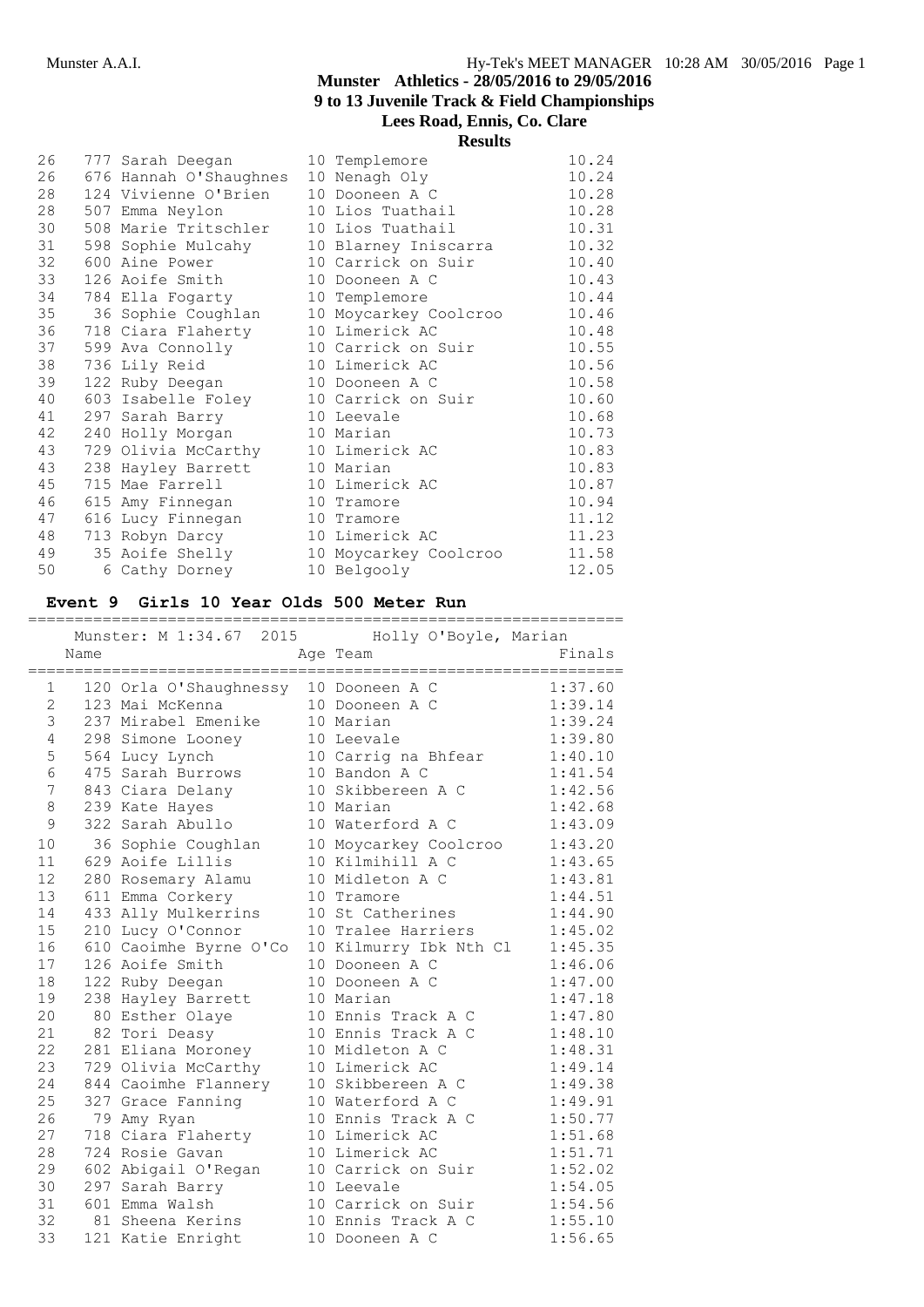# **Munster Athletics - 28/05/2016 to 29/05/2016 9 to 13 Juvenile Track & Field Championships**

**Lees Road, Ennis, Co. Clare**

**Results**

|  | 34 736 Lily Reid       | 10 Limerick AC | 1:57.01 |
|--|------------------------|----------------|---------|
|  | 35 529 Aoife Callan    | 10 Bandon A C  | 1:58.00 |
|  | 36 477 Doireann Kelly  | 10 Bandon A C  | 1:58.61 |
|  | 37 721 Maya Griffin    | 10 Limerick AC | 1:59.18 |
|  | 38 720 Lucy Greenslade | 10 Limerick AC | 1:59.50 |
|  | 39 715 Mae Farrell     | 10 Limerick AC | 1:59.77 |
|  | 40 713 Robyn Darcy     | 10 Limerick AC | 2:05.74 |

# **Event 11 Girls 10 Year Olds Long Jump**

|                |      | Munster: M 4.15m 2007  | Aoife Delargy, Templemore |        |
|----------------|------|------------------------|---------------------------|--------|
|                | Name |                        | Age Team                  | Finals |
|                |      |                        |                           |        |
| $\mathbf{1}$   |      | 322 Sarah Abullo       | 10 Waterford A C          | 3.70m  |
| $\overline{2}$ |      | 599 Ava Connolly       | 10 Carrick on Suir        | 3.46m  |
| 3              |      | 476 Leah Crean         | 10 Bandon A C             | 3.42m  |
| 4              |      | 601 Emma Walsh         | 10 Carrick on Suir        | 3.39m  |
| 5              |      | 241 Lucy Shannon       | 10 Marian                 | 3.20m  |
| 6              |      | 529 Aoife Callan       | 10 Bandon A C             | 3.19m  |
| 7              |      | 424 Abbey Moynihan     | 10 Liscarroll             | 3.17m  |
| 8              |      | 107 Ciara Miniter      | 10 St. Marys Clare        | 3.16m  |
| 9              |      | 508 Marie Tritschler   | 10 Lios Tuathail          | 3.13m  |
| 10             |      | 119 Freya Wiegand      | 10 Dooneen A C            | 3.12m  |
| 11             |      | 479 Molly O'Donovan    | 10 Bandon A C             | 3.07m  |
| 12             |      | 676 Hannah O'Shaughnes | 10 Nenagh Oly             | 3.04m  |
| 13             |      | 784 Ella Fogarty       | 10 Templemore             | 3.01m  |
| 14             |      | 478 Kayla Mulcahy      | 10 Bandon A C             | 2.99m  |
| 14             |      | 603 Isabelle Foley     | 10 Carrick on Suir        | 2.99m  |
| 16             |      | 327 Grace Fanning      | 10 Waterford A C          | 2.98m  |
| 17             |      | 526 Lisa Nicholas      | 10 Tulla Athletic Club    | 2.96m  |
| 18             |      | 720 Lucy Greenslade    | 10 Limerick AC            | 2.93m  |
| 18             |      | 844 Caoimhe Flannery   | 10 Skibbereen A C         | 2.93m  |
| 18             |      | 240 Holly Morgan       | 10 Marian                 | 2.93m  |
| 21             |      | 598 Sophie Mulcahy     | 10 Blarney Iniscarra      | 2.92m  |
| 21             |      | 507 Emma Neylon        | 10 Lios Tuathail          | 2.92m  |
| 23             |      | 600 Aine Power         | 10 Carrick on Suir        | 2.86m  |
| 24             |      | 721 Maya Griffin       | 10 Limerick AC            | 2.85m  |
| 25             |      | 80 Esther Olaye        | 10 Ennis Track A C        | 2.84m  |
| 26             |      | 506 Orla McElligott    | 10 Lios Tuathail          | 2.83m  |
| 27             |      | 841 Diana Rose Corkery | 10 Skibbereen A C         | 2.80m  |
| 28             |      | 477 Doireann Kelly     | 10 Bandon A C             | 2.79m  |
| 29             |      | 505 Molly O'Riordan    | 10 Lios Tuathail          | 2.71m  |
| 30             |      | 602 Abigail O'Regan    | 10 Carrick on Suir        | 2.67m  |
| 31             |      | 82 Tori Deasy          | 10 Ennis Track A C        | 2.66m  |
| 31             |      | 95 Petra Igwe          | 10 Ferrybank A C          | 2.66m  |
| 31             |      | 430 Sarah Culhane      | 10 Liscarroll             | 2.66m  |
| 34             |      | 746 Aoife Coleman      | 10 Derg AC                | 2.60m  |
| 34             |      | 124 Vivienne O'Brien   | 10 Dooneen A C            | 2.60m  |
| 36             |      | 6 Cathy Dorney         | 10 Belgooly               | 2.54m  |
| 37             |      | 81 Sheena Kerins       | 10 Ennis Track A C        | 2.40m  |
| 38             |      | 429 Lilly Hammond      | 10 Liscarroll             | 2.37m  |

# **Girls 11 Year Olds 60 Meter Dash**

|        | Munster: M 8.82 2015<br>Name                        |  | Hannah Falvey, Belgooly<br>Age Team          | Finals               |
|--------|-----------------------------------------------------|--|----------------------------------------------|----------------------|
| Finals | 1 Hannah Falvey                                     |  | 11 Belgooly                                  | 9.11                 |
|        | 1 Leagh Moloney<br>3 Laura Sheehy                   |  | 11 Dooneen A C<br>11 Bandon A C              | 9.11<br>9.17         |
|        | 3 Amy McCarthy<br>5 Angel Alfred<br>6 Holly O'Boyle |  | 11 Bandon A C<br>11 Dooneen A C<br>11 Marian | 9.17<br>9.22<br>9.24 |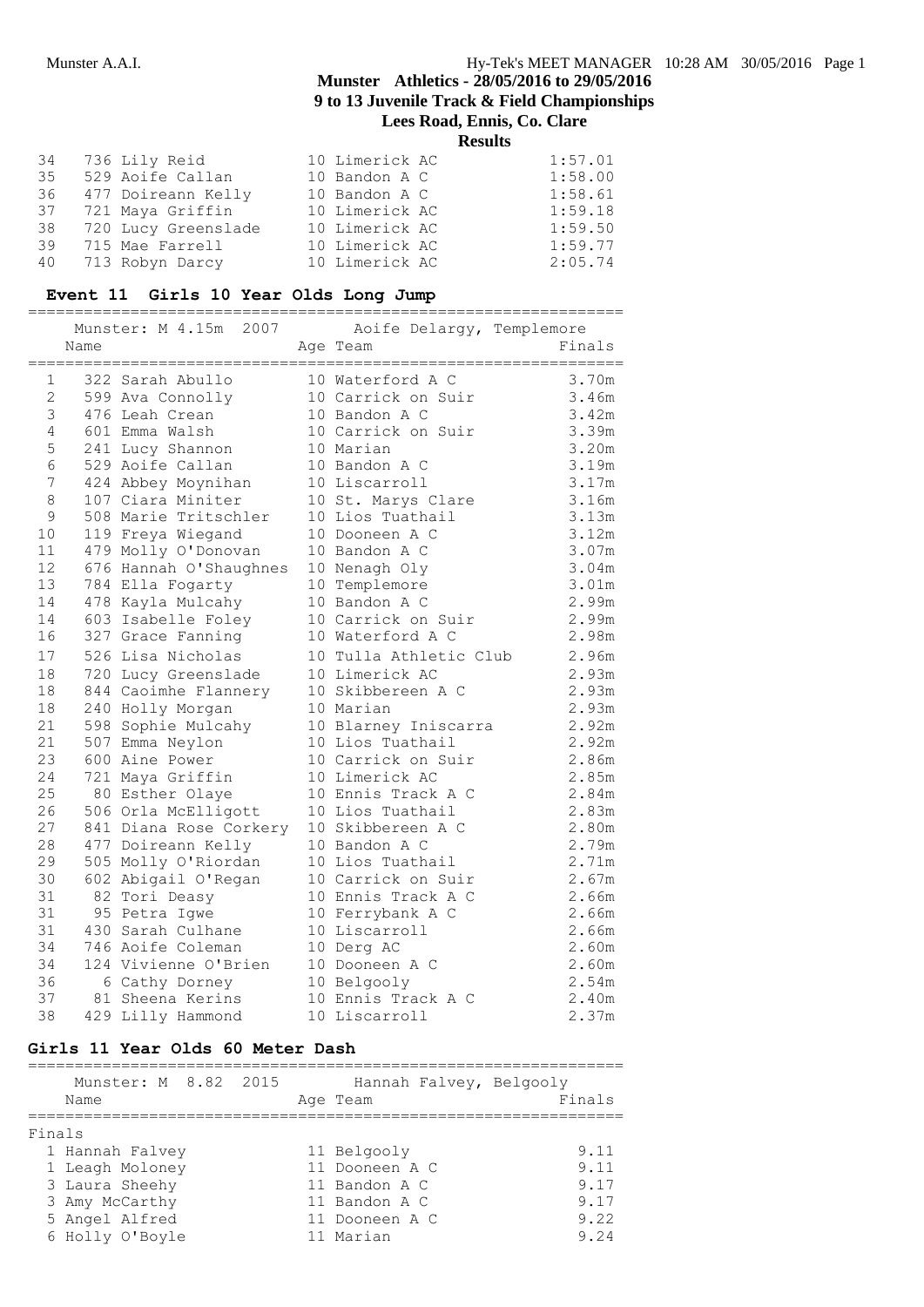|                         | Results                |       |
|-------------------------|------------------------|-------|
| 7 Victoria Good         | 11 Bandon A C          | 9.31  |
| 8 Yanna Leahy           | 11 Dooneen A C         | 9.32  |
| 9 Okwu Backari          | 11 Leevale             | 9.33  |
| 10 Kate Foley           | 11 St Mary's Lk        | 9.36  |
| 11 Maia McCourt         | 11 Bandon A C          | 9.37  |
| 12 Abbie Dorney         | 11 Belgooly            | 9.57  |
| 13 Fatimo Amusa         | 11 Leevale             | 9.58  |
| 14 Lucie Healy          | 11 Leevale             | 9.67  |
| 15 Emily Davidson       | 11 Templemore          | 9.72  |
| 16 Roisin O'Brien       | 11 Dooneen A C         | 9.76  |
| 17 Claire Crowley       | 11 Leevale             | 9.84  |
| 18 Eva Harrington       | 11 Belgooly            | 9.85  |
| 19 Aislinn Henchy       | 11 Belgooly            | 9.89  |
| 20 Zoe Conway           | 11 Belgooly            | 9.93  |
| 21 Rachel O'Connor      | 11 Dooneen A C         | 9.96  |
| 22 Kathryn Ryan         | 11 Killarney Valley AC | 9.98  |
| 23 Mia Griffin          | 11 Killarney Valley AC | 10.08 |
| 24 Nicole Dinan         | 11 Leevale             | 10.11 |
| 25 Aoibheann McElligott | 11 Lios Tuathail       | 10.16 |
| 26 Nancy O'Keeffe       | 11 St Mary's Lk        | 10.19 |
| 27 Bolu Ugwah           | 11 Carrig na Bhfear    | 10.26 |
| 28 Sorcha Casey         | 11 Tralee Harriers     | 10.28 |
| 29 Sarah Brophy         | 11 Templemore          | 10.35 |
| 30 Aisling Enright      | 11 St Mary's<br>Lk     | 10.41 |
| 31 Jodie Hussey         | 11 Marian              | 10.49 |
| 32 Lisa O'Connor        | 11 Templemore          | 10.50 |
| 32 Roisin Keays         | 11 Sunhill Harriers AC | 10.50 |
| 34 Caelainn Richardson  | 11 Tralee Harriers     | 10.85 |
| 35 Hannah Ryan          | 11 Killarney Valley AC | 10.95 |
| 36 Katie Curtin         | 11 Ennis Track A C     | 10.96 |
| 37 Jade Fitzgerald      | 11 Midleton A C        | 11.18 |
| 38 Mary Adedokun        | 11 Midleton A C        | 11.29 |
| 39 Nicole Keane         | 11 Ennis Track A C     | 12.61 |

# **Event 15 Girls 11 Year Olds 600 Meter Run**

| Name                   | Age Team            | Prelims |
|------------------------|---------------------|---------|
| 1 Amy McCarthy         | 11 Bandon A C       | 1:54.67 |
| 2 Holly O'Boyle        | 11 Marian           | 1:55.01 |
| 3 Nicole Dinan         | 11 Leevale          | 1:56.24 |
| 4 Aislinn Henchy       | 11 Belgooly         | 1:57.82 |
| 5 Ava Fitzgerald       | 11 Carrig na Bhfear | 1:57.87 |
| 6 Fatimo Amusa         | 11 Leevale          | 1:58.34 |
| 7 Claire Crowley       | 11 Leevale          | 1:58.50 |
| 8 Kate Foley           | 11 St Mary's Lk     | 1:59.27 |
| 9 Anna Campbell        | 11 Dooneen A C      | 2:00.91 |
| 10 Karis Dillon        | 11 Dooneen A C      | 2:02.33 |
| 11 Leah Dunne          | 11 Carrig na Bhfear | 2:02.82 |
| 12 Sorcha Kilgannon    | 11 Youghal          | 2:03.45 |
| 13 Sophie Torpey       | 11 St Cronan's      | 2:04.37 |
| 14 Lucy Power          | 11 Ennis Track A C  | 2:04.78 |
| 15 Caelainn Richardson | 11 Tralee Harriers  | 2:04.82 |
| 16 Zoe Conway          | 11 Belgooly         | 2:05.07 |
| 17 Anna Mellett        | 11 Dooneen A C      | 2:06.82 |
| 18 Aoibhinn McKeogh    | 11 Bandon A C       | 2:07.16 |
| 19 Grainne McMahon     | 11 Shannon          | 2:07.41 |
| 20 Roisin O'Brien      | 11 Dooneen A C      | 2:08.21 |
| 21 Eireann Barrett     | 11 Youghal          | 2:09.69 |
| 22 Rachel O'Connor     | 11 Dooneen A C      | 2:09.71 |
| 23 Rachel O'Mahoney    | 11 Tralee Harriers  | 2:09.81 |
| 24 Riona Hely          | 11 Ennis Track A C  | 2:10.03 |
| 25 Rachel Mulgrew      | 11 Tralee Harriers  | 2:10.52 |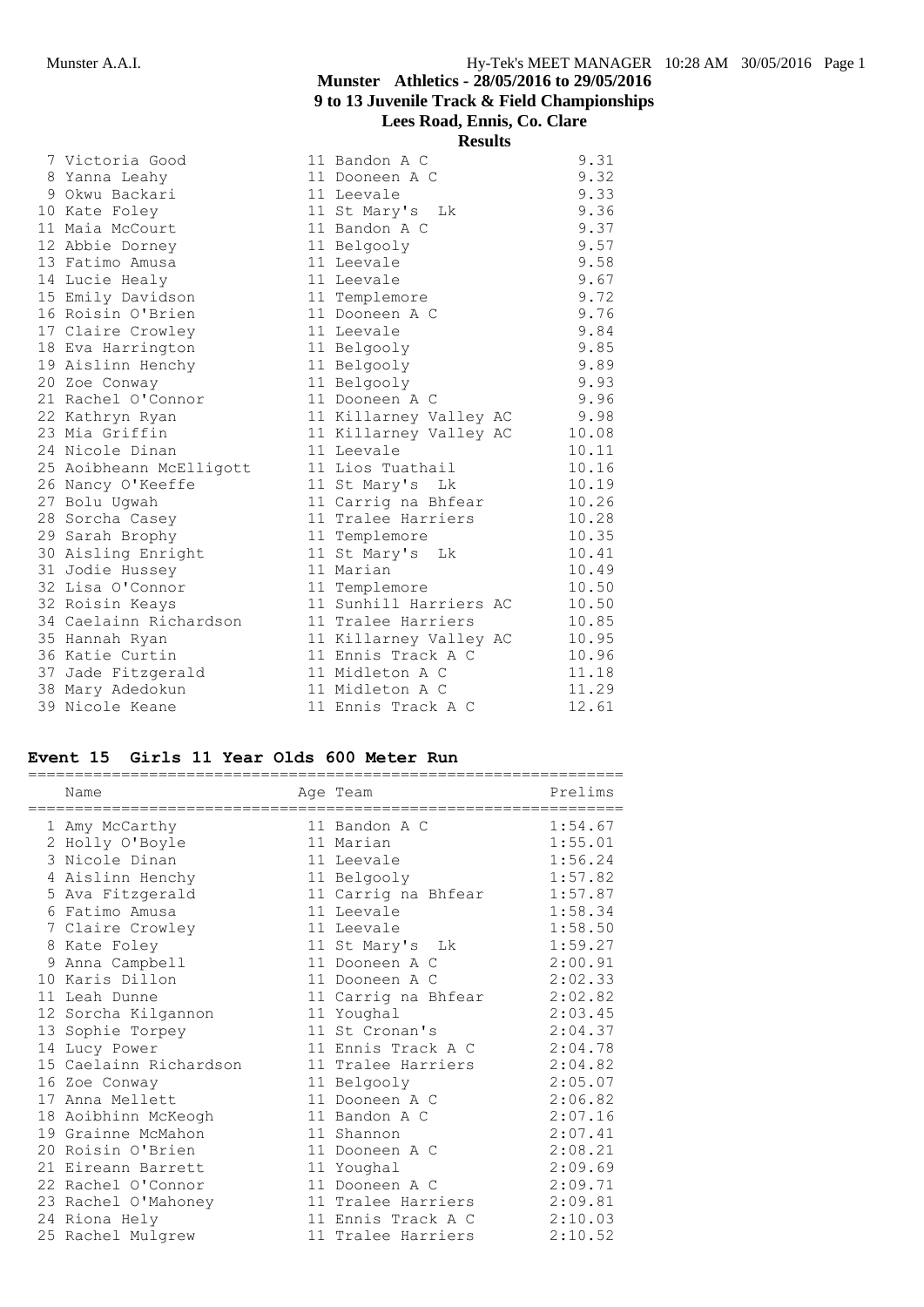|                       | 1000010                |         |
|-----------------------|------------------------|---------|
| 26 Nicole Keane       | 11 Ennis Track A C     | 2:10.71 |
| 27 Kathryn Ryan       | 11 Killarney Valley AC | 2:11.00 |
| 28 Aisling Enright    | 11 St Mary's Lk        | 2:11.20 |
| 29 Eimear Griffin     | 11 Finisk Valley       | 2:11.54 |
| 30 Danielle O'Riordan | 11 Gneeveguilla A C    | 2:13.02 |
| 31 Niamh Cotter       | 11 Bandon A C          | 2:13.09 |
| 32 Hannah Ryan        | 11 Killarney Valley AC | 2:14.76 |
| 33 Ella Deasy         | 11 Ennis Track A C     | 2:16.83 |
| 34 Jodie Hussey       | 11 Marian              | 2:17.76 |
| 35 Alexandra Good     | 11 Bandon A C          | 2:18.33 |
| 36 Heather Culloty    | 11 Gneeveguilla A C    | 2:22.82 |
|                       |                        |         |

### **Event 17 Girls 11 Year Olds Long Jump**

|                 |      | Munster: M 4.33m 2000                   | Lenny Kirwan, K.C.K    |        |
|-----------------|------|-----------------------------------------|------------------------|--------|
|                 | Name |                                         | Age Team               | Finals |
| 1               |      | 142 Leagh Moloney                       | 11 Dooneen A C         | 4.28m  |
| 2               |      | 299 Okwu Backari                        | 11 Leevale             | 3.98m  |
| 3               |      | 4 Hannah Falvey                         | 11 Belgooly            | 3.81m  |
| 4               |      | 140 Yanna Leahy                         | 11 Dooneen A C         | 3.80m  |
| 5               |      | 43 Lucy Fitzgerald 11 Tipp Town         |                        | 3.57m  |
| 6               |      | 832 Mia Griffin                         | 11 Killarney Valley AC | 3.53m  |
| 7               |      | 814 Eireann Barrett                     | 11 Youghal             | 3.47m  |
| $\,8\,$         |      | 444 Laura Sheehy                        | 11 Bandon A C          | 3.42m  |
| 9               |      | 213 Rachel O'Mahoney                    | 11 Tralee Harriers     | 3.40m  |
| 10              |      | 815 Sorcha Kilgannon                    | 11 Youghal             | 3.37m  |
| 11              |      | 438 Victoria Good                       | 11 Bandon A C          | 3.30m  |
| 12 <sup>2</sup> |      | 678 Christine Percy                     | 11 Nenagh Oly          | 3.21m  |
| 13              |      | 141 Ellen Hosey                         | 11 Dooneen A C         | 3.20m  |
| 14              |      | 47 Eva Harrington                       | 11 Belgooly            | 3.11m  |
| 15              |      | 768 Ceola Bergin                        | 11 Templemore          | 3.09m  |
| 16              |      | 303 Lucie Healy                         | 11 Leevale             | 3.06m  |
| 17              |      | 798 Sarah Brophy                        | 11 Templemore          | 3.04m  |
| 18              |      | 214 Rachel Mulgrew                      | 11 Tralee Harriers     | 3.02m  |
| 19              |      | 770 Ella Brussels                       | 11 Templemore          | 2.98m  |
| 20              |      | 567 Bolu Uqwah                          | 11 Carrig na Bhfear    | 2.89m  |
| 21              |      | 439 Alexandra Good                      | 11 Bandon A C          | 2.85m  |
| 22              |      | 73 Lucy Power                           | 11 Ennis Track A C     | 2.79m  |
| 23              |      | 503 Aoibheann McElligo 11 Lios Tuathail |                        | 2.76m  |
| 24              |      | 208 Sorcha Casey                        | 11 Tralee Harriers     | 2.71m  |
| 25              |      | 282 Jade Fitzgerald                     | 11 Midleton A C        | 2.65m  |
| 26              |      | 421 Orlaith O'Sullivan 11 Liscarroll    |                        | 2.63m  |
| 27              |      | 72 Katie Curtin                         | 11 Ennis Track A C     | 2.58m  |
| 28              |      | 74 Ella Deasy                           | 11 Ennis Track A C     | 2.47m  |
| 29              |      | 595 Heather Culloty                     | 11 Gneeveguilla A C    | 2.05m  |

### **Event 19 Girls 12 Year Olds 60 Meter Dash Top 24 Advance by Time**

|   | Name          | Munster: M 8.40 2013   | Niamh Foley, St Marys - Limerick<br>Age Team | Prelims           | H#                      |
|---|---------------|------------------------|----------------------------------------------|-------------------|-------------------------|
|   | Preliminaries |                        |                                              |                   |                         |
|   |               | 212 Jane Akinrinlade   | 12 Tralee Harriers                           | 8.91q             | $\overline{\mathbf{3}}$ |
| 2 |               | 223 Kate Farley        | 12 Riverstick Kinsale                        | 8.95 <sub>q</sub> | $\mathbf{1}$            |
| 3 |               | 154 Victoria Amiadamen | 12 Dooneen A C                               | 9.00 <sub>q</sub> | $\overline{4}$          |
| 4 |               | 376 Ella Jenks         | 12 North Cork A C                            | 9.03 <sub>q</sub> | $\overline{4}$          |
| 5 |               | 150 Emer Conroy        | 12 Dooneen A C                               | 9.07a             | 7                       |
| 5 |               | 222 Grace Coyle        | 12 Riverstick Kinsale                        | 9.07 <sub>q</sub> | 4                       |
| 7 |               | 597 Issy McSweeney     | 12 Blarney Iniscarra                         | $9.16\sigma$      | $-5$                    |
| 8 |               | 232 Katie O'Regan      | 12 Riverstick Kinsale                        | 9.20q             | 6                       |
| 9 |               | 221 Gabriella Bowen    | 12 Riverstick Kinsale                        | 9.21q             | $\overline{2}$          |
| 9 |               | 340 Chloe O'Connor     | 12 Waterford A C                             | 9.21 <sub>q</sub> | $\mathbf{1}$            |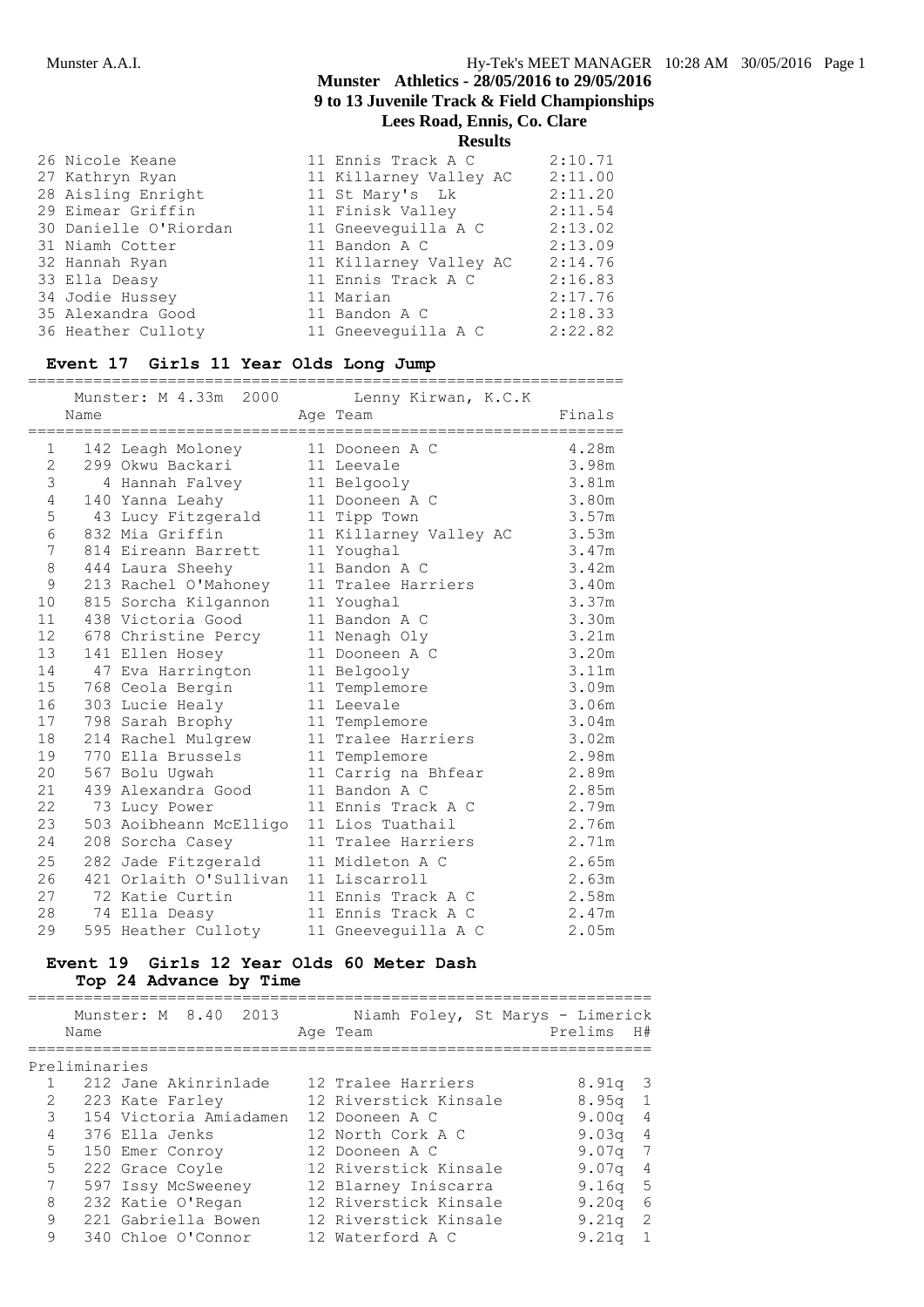**Results**

| 11    | 778 Olivia Delargy                                                        | 12 Templemore         | 9.23q      | 5                |
|-------|---------------------------------------------------------------------------|-----------------------|------------|------------------|
| 12    | 231 Caoimhe O'Donoghue                                                    | 12 Riverstick Kinsale | 9.25q      | $\mathsf S$      |
| 12    | 343 Orlaith Walsh                                                         | 12 Waterford A C      | 9.25q      | $\mathfrak{Z}$   |
| 14    | 230 Lauren Green                                                          | 12 Riverstick Kinsale | 9.27q      | $\mathfrak{Z}$   |
| 15    | 831 Sophie Connon                                                         | 12 Youghal            | 9.28q      | $\overline{7}$   |
| 16    | 362 Niamh McCarthy                                                        | 12 Dohney's A C       | 9.30q      | $\mathsf S$      |
| 17    | 159 Sarah Meade                                                           | 12 Dooneen A C        | 9.31q      | $\epsilon$       |
| 18    | 328 Laura Flynn                                                           | 12 Waterford A C      | 9.32q      | $\sqrt{2}$       |
| 19    | 541 Lily Horgan                                                           | 12 Leevale            | 9.33q      | $\sqrt{2}$       |
| 20    | 151 Aimee Ryan                                                            | 12 Dooneen A C        | 9.36q      | $1\,$            |
| 21    | 422 Emma Lehane                                                           | 12 Liscarroll         | 9.37q      | $\overline{4}$   |
| 21    | 153 Molly Quirke                                                          | 12 Dooneen A C        | 9.37q      | $\mathbf{2}$     |
| 23    | 533 Aine Power                                                            | 12 Leevale            | 9.38q      | $\mathfrak{Z}$   |
| 24    | 20 Ava Rochford                                                           | 12 Ennis Track A C    | 9.39q      | $\sqrt{6}$       |
| 25    | 783 Alannah Dunford 12 Templemore                                         |                       | 9.46       | $\sqrt{6}$       |
| 26    | 156 Debbie Lawal                                                          | 12 Dooneen A C        | 9.47       | $\mathsf S$      |
| 27    | 538 Jessica Lyne                                                          | 12 Leevale            | 9.50       | $\mathbf 1$      |
| 28    | 21 Avril Lillis                                                           | 12 Ennis Track A C    | 9.51       | $7\phantom{.0}$  |
| 29    | 780 Mollie Dooley                                                         | 12 Templemore         | 9.59       | $\overline{7}$   |
| 29    | 822 Tara Hickey                                                           | 12 Youghal            | 9.59       | $\epsilon$       |
| 31    | 590 Delia Foley                                                           | 12 Gneeveguilla A C   | 9.61       | $\overline{c}$   |
| 32    | 285 Selena O'Riordan                                                      | 12 Midleton A C       | 9.65       | $\overline{4}$   |
| 33    | 155 Laura Southern                                                        | 12 Dooneen A C        | 9.67       | $\mathfrak{Z}$   |
| 34    | 542 Nicole Clarke                                                         | 12 Leevale            | 9.71       | $\mathsf S$      |
| 35    | 40 Aeidin Johnston 12 Moycarkey Coolcroo<br>738 Aoife Ryan 12 Limerick AC |                       | 9.85       | $\boldsymbol{7}$ |
| 36    |                                                                           |                       | 9.99       | $\overline{7}$   |
| 37    | 246 Aimee Barrett                                                         | 12 Marian             | 10.00      | 6                |
| 38    | 537 Ella Redmond                                                          | 12 Leevale            | 10.03      | $\overline{4}$   |
| 39    | 805 Angelina Chizhikov                                                    | 12 West Waterford     | 10.07      | $\overline{4}$   |
| 40    | 642 Piadia Glasgow                                                        | 12 St Cronan's        | 10.14      | $\overline{7}$   |
| 41    | 683 Pheobe Sage                                                           | 12 Nenagh Oly         | 10.19      | $1\,$            |
| 42    | 854 Laura Byrne                                                           | 12 Derg AC            | 10.29      | $\sqrt{6}$       |
| 43    | 645 Caoilainn McNamara                                                    | 12 St Cronan's        | 10.32      | $\mathbf 1$      |
| 44    | 245 Michelle Healy                                                        | 12 Marian             | 10.42      | $\mathbf 5$      |
| 45    | 853 Kirsten McDonnell 12 Derg AC                                          |                       | 10.57      | $\boldsymbol{7}$ |
| 46    | 400 Claire Power                                                          | 12 North Cork A C     | 10.61      | $\mathsf 3$      |
| 47    | 45 Shauna Flanagan     12 Moycarkey Coolcroo                              |                       | 10.68      | $\mathbf 1$      |
| 48    | 39 Kate Ralph                                                             | 12 Moycarkey Coolcroo | 10.80      | $\sqrt{2}$       |
| $- -$ | 286 Caoimhe Geoghegan                                                     | 12 Midleton A C       | <b>DNF</b> | 3                |

# **Event 19 Girls 12 Year Olds 60 Meter Dash**

**Top 8 Advance by Time**

|                |             | Munster: M 8.40 2013                    | Niamh Foley, St Marys - Limerick             |           |                |
|----------------|-------------|-----------------------------------------|----------------------------------------------|-----------|----------------|
|                | Name        |                                         | Age Team                                     | Semis     | H#             |
|                |             |                                         |                                              |           |                |
|                | Semi-Finals |                                         |                                              |           |                |
|                |             | 212 Jane Akinrinlade 12 Tralee Harriers |                                              | 8.84q     | 1              |
| $\overline{2}$ |             | 154 Victoria Amiadamen 12 Dooneen A C   |                                              | 8.91a     | -3             |
| 3              |             | 150 Emer Conroy                         | 12 Dooneen A C                               | $8.93q$ 1 |                |
| $\mathfrak{Z}$ |             | 223 Kate Farley                         | 12 Riverstick Kinsale                        | $8.93q$ 2 |                |
| 5              |             | 376 Ella Jenks                          | 12 North Cork A C                            | 8.98q     | 3              |
| 6              |             | 151 Aimee Ryan                          | 12 Dooneen A C                               | 9.13q     | 1              |
| 7              |             | 222 Grace Coyle                         | 12 Riverstick Kinsale                        | 9.15q     | 3              |
| 7              |             | 597 Issy McSweeney                      | 12 Blarney Iniscarra                         | 9.15q     | 1              |
| 9              |             | 340 Chloe O'Connor                      | 12 Waterford A C                             | 9.18      | 3              |
| 10             |             |                                         | 231 Caoimhe O'Donoghue 12 Riverstick Kinsale | 9.22      | $\mathbf{1}$   |
| 11             |             | 230 Lauren Green                        | 12 Riverstick Kinsale                        | 9.23      | $\mathbf{1}$   |
| 12             |             | 831 Sophie Connon                       | 12 Youghal                                   | 9.25      | $\overline{2}$ |
| 13             |             | 20 Ava Rochford                         | 12 Ennis Track A C                           | 9.26      | 2              |
| 14             |             | 343 Orlaith Walsh                       | 12 Waterford A C                             | 9.27      | 2              |
| 14             |             | 362 Niamh McCarthy                      | 12 Dohney's A C                              | 9.27      | 3              |
| 14             |             | 778 Olivia Delargy                      | 12 Templemore                                | 9.27      | 2              |
| 17             |             | 221 Gabriella Bowen                     | 12 Riverstick Kinsale                        | 9.30      | $\mathcal{D}$  |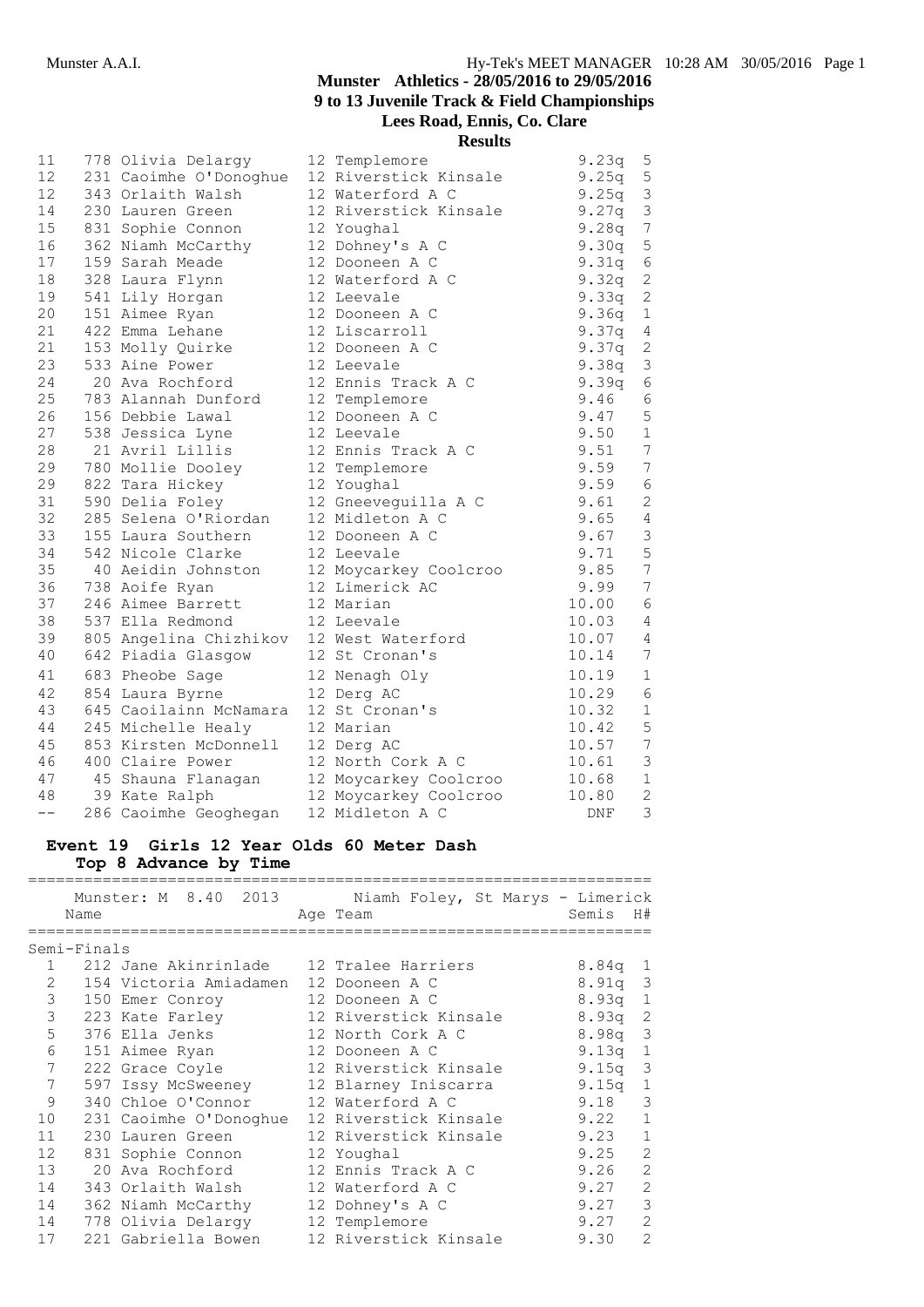**Results**

| 18 | 159 Sarah Meade     | 12 Dooneen A C        | 9.34 | 3            |
|----|---------------------|-----------------------|------|--------------|
| 19 | 541 Lily Horgan     | 12 Leevale            | 9.36 | 2            |
| 20 | 232 Katie O'Regan   | 12 Riverstick Kinsale | 9.39 | 2            |
| 20 | 153 Molly Quirke    | 12 Dooneen A C        | 9.39 | 2            |
| 22 | 422 Emma Lehane     | 12 Liscarroll         | 9.41 | 3            |
| 23 | 533 Aine Power      | 12 Leevale            | 9.45 | 3            |
| 24 | 328 Laura Flynn     | 12 Waterford A C      | 9.48 | $\mathbf{1}$ |
| 25 | 783 Alannah Dunford | 12 Templemore         | 9.57 | 1            |

# **Event 19 Girls 12 Year Olds 60 Meter Dash**

|                 | Name | Munster: M 8.40 2013   | Niamh Foley, St Marys - Limer<br>Age Team | Finals |
|-----------------|------|------------------------|-------------------------------------------|--------|
| Finals          |      |                        |                                           |        |
|                 |      | 212 Jane Akinrinlade   | 12 Tralee Harriers                        | 8.82   |
| 2               |      | 223 Kate Farley        | 12 Riverstick Kinsale                     | 8.86   |
| $\mathcal{E}$   |      | 154 Victoria Amiadamen | 12 Dooneen A C                            | 8.89   |
| 4               |      | 376 Ella Jenks         | 12 North Cork A C                         | 9.04   |
| 5               |      | 150 Emer Conroy        | 12 Dooneen A C                            | 9.05   |
| 6               |      | 597 Issy McSweeney     | 12 Blarney Iniscarra                      | 9.06   |
| $7\phantom{.0}$ |      | 151 Aimee Ryan         | 12 Dooneen A C                            | 9.17   |
| 8               |      | 222 Grace Coyle        | 12 Riverstick Kinsale                     | 9.18   |

# **Event 21 Girls 12 Year Olds 600 Meter Run**

|               | =============== |                        | Munster: M 1:44.87 2015 Maeve O'Neill, Doheny AC |          |
|---------------|-----------------|------------------------|--------------------------------------------------|----------|
|               | Name            |                        | Age Team                                         | Prelims  |
|               |                 | ===================    |                                                  |          |
|               | Preliminaries   |                        |                                                  |          |
| $\mathbf{1}$  |                 | 212 Jane Akinrinlade   | 12 Tralee Harriers                               | 1:54.22q |
| $\mathbf{2}$  |                 | 638 Caoimhe Cahill     | 12 St Cronan's                                   | 1:55.77q |
| $\mathcal{S}$ |                 | 533 Aine Power         | 12 Leevale                                       | 1:56.06q |
| 4             |                 | 229 Nicole Buckley     | 12 Riverstick Kinsale                            | 1:56.99q |
| 5             |                 | 362 Niamh McCarthy     | 12 Dohney's A C                                  | 1:57.02q |
| 6             |                 | 597 Issy McSweeney     | 12 Blarney Iniscarra                             | 1:57.40q |
| 7             |                 | 154 Victoria Amiadamen | 12 Dooneen A C                                   | 1:57.70q |
| 8             |                 | 22 Aisling Mahoney     | 12 Ennis Track A C                               | 1:58.56q |
| $\mathsf 9$   |                 | 803 Ally Cunningham    | 12 West Waterford                                | 1:58.95q |
| 10            |                 | 808 Caoimhe Prendergas | 12 West Waterford                                | 1:59.28q |
| 11            |                 | 760 Maria Cagney       | 12 West Limerick                                 | 1:59.35q |
| 12            |                 | 821 Avril Millerick    | 12 Youghal                                       | 1:59.87q |
| 13            |                 | 21 Avril Lillis        | 12 Ennis Track A C                               | 2:00.64  |
| 14            |                 | 231 Caoimhe O'Donoghue | 12 Riverstick Kinsale                            | 2:00.66  |
| 15            |                 | 864 Chloe Carroll      | 12 Templemore                                    | 2:01.14  |
| 16            |                 | 24 Ellen Mannion       | 12 Ennis Track A C                               | 2:01.17  |
| 17            |                 | 176 Eimear Galvin      | 12 St Mary's Lk                                  | 2:01.27  |
| 18            |                 | 287 Heliise Loore Vahi | 12 Midleton A C                                  | 2:01.61  |
| 19            |                 | 540 Katie O'Keeffe     | 12 Leevale                                       | 2:01.94  |
| 20            |                 | 569 Rebecca Kelleher   | 12 Carrig na Bhfear                              | 2:02.11  |
| 21            |                 | 48 Ellen Carey         | 12 Kilmurry Ibk Nth Cl                           | 2:02.12  |
| 22            |                 | 774 Casey Crous        | 12 Templemore                                    | 2:02.19  |
| 23            |                 | 160 Julianne Deegan    | 12 Dooneen A C                                   | 2:02.22  |
| 24            |                 | 738 Aoife Ryan         | 12 Limerick AC                                   | 2:02.88  |
| 25            |                 | 179 Shonagh Mullane    | 13 St Mary's Lk                                  | 2:03.16  |
| 26            |                 | 159 Sarah Meade        | 12 Dooneen A C                                   | 2:03.43  |
| 27            |                 | 246 Aimee Barrett      | 12 Marian                                        | 2:03.73  |
| 28            |                 | 805 Angelina Chizhikov | 12 West Waterford                                | 2:03.83  |
| 29            |                 | 572 Ellie Twomey       | 12 Carrig na Bhfear                              | 2:04.13  |
| 30            |                 | 382 Ellen Meehan       | 12 North Cork A C                                | 2:04.19  |
| 31            |                 | 53 Kate Ferncombe      | 12 Dundrum A C                                   | 2:04.40  |
| 32            |                 | 245 Michelle Healy     | 12 Marian                                        | 2:04.84  |
| 33            |                 | 820 Alex Cashman       | 12 Youghal                                       | 2:05.26  |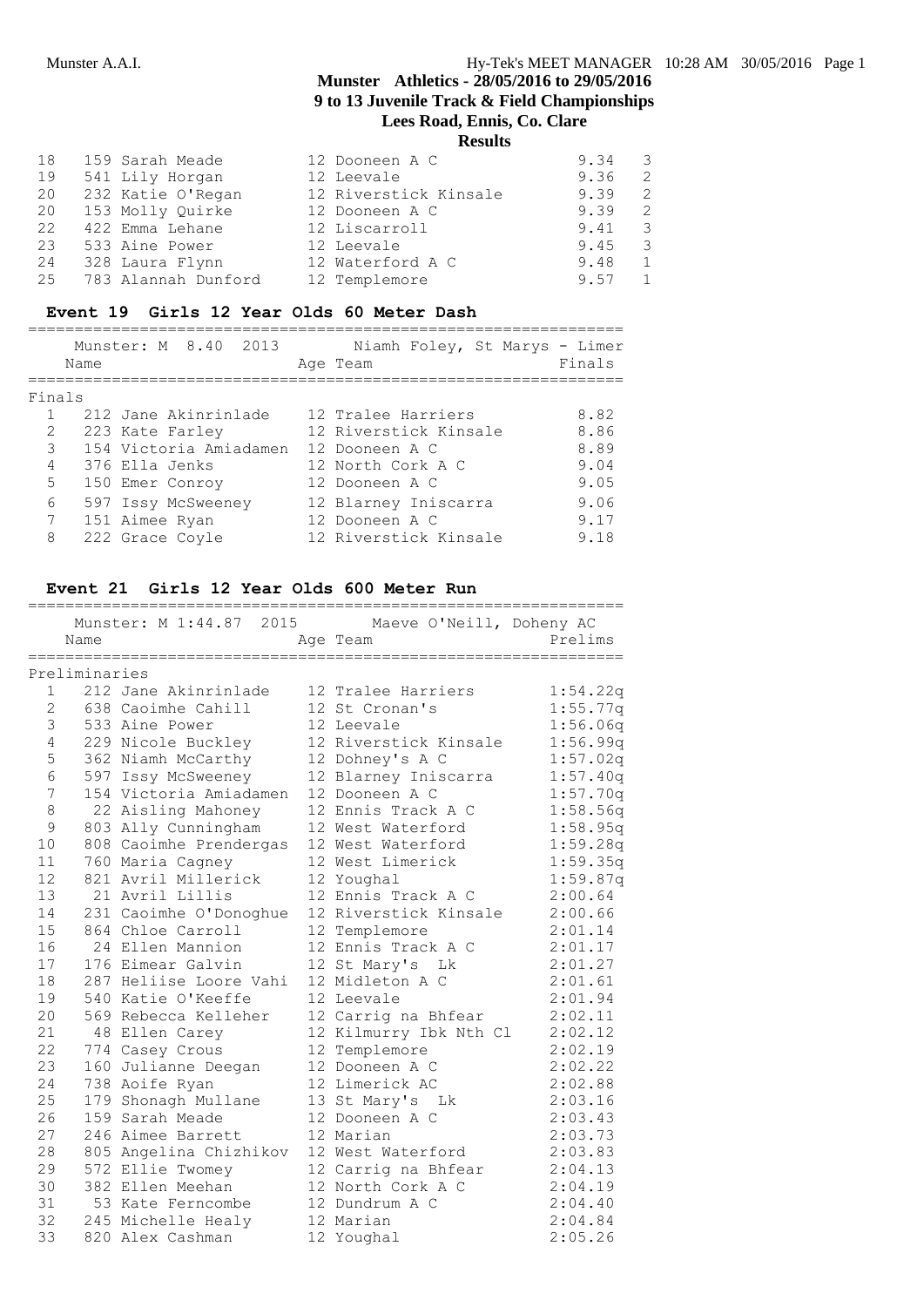| 34<br>35<br>36<br>37 | 85 Neasa Ni Lachtnain<br>542 Nicole Clarke<br>642 Piadia Glasgow<br>51 Deirdre Flanagan | 12 Ennis Track A C<br>12 Leevale<br>12 St Cronan's<br>12 Kilmurry Ibk Nth Cl | 2:07.44<br>2:08.20<br>2:08.23<br>2:08.53 |
|----------------------|-----------------------------------------------------------------------------------------|------------------------------------------------------------------------------|------------------------------------------|
| 38                   | 152 Sarah O'Shaughness                                                                  | 12 Dooneen A C                                                               | 2:08.95                                  |
| 39<br>40             | 681 Bronte McHarlies<br>712 Aisling Cannon                                              | 12 Nenagh Oly<br>12 Limerick AC                                              | 2:12.26<br>2:17.88                       |
|                      |                                                                                         |                                                                              |                                          |

# **Event 21 Girls 12 Year Olds 600 Meter Run**

|                | Name | Munster: M 1:44.87 2015 | Maeve O'Neill, Doheny AC<br>Age Team | Finals  |
|----------------|------|-------------------------|--------------------------------------|---------|
| Finals         |      |                         |                                      |         |
|                |      | 212 Jane Akinrinlade    | 12 Tralee Harriers                   | 1:51.21 |
| $\mathfrak{D}$ |      | 154 Victoria Amiadamen  | 12 Dooneen A C                       | 1:51.60 |
| 3              |      | 362 Niamh McCarthy      | 12 Dohney's A C                      | 1:51.61 |
| 4              |      | 597 Issy McSweeney      | 12 Blarney Iniscarra                 | 1:51.63 |
| 5              |      | 760 Maria Cagney        | 12 West Limerick                     | 1:56.99 |
| 6              |      | 533 Aine Power          | 12 Leevale                           | 1:57.59 |
| 7              |      | 22 Aisling Mahoney      | 12 Ennis Track A C                   | 1:58.01 |
| 8              |      | 808 Caoimhe Prendergas  | 12 West Waterford                    | 1:58.12 |
| 9              |      | 821 Avril Millerick     | 12 Youghal                           | 1:58.31 |
| 10             |      | 803 Ally Cunningham     | 12 West Waterford                    | 1:58.44 |
| 11             |      | 229 Nicole Buckley      | 12 Riverstick Kinsale                | 1:59.04 |
| 12             |      | 638 Caoimhe Cahill      | 12 St Cronan's                       | 2:08.15 |

# **Event 23 Girls 12 Year Olds Long Jump**

|              | Name |                                        | Munster: M 4.72m 2012 Sophie Meredith, St Marys - L<br>Age Team | Finals |
|--------------|------|----------------------------------------|-----------------------------------------------------------------|--------|
| 1            |      | 150 Emer Conroy                        | 12 Dooneen A C                                                  | 4.21m  |
| $\mathbf{2}$ |      | 222 Grace Coyle                        | 12 Riverstick Kinsale                                           | 4.10m  |
| 3            |      | 232 Katie O'Regan                      | 12 Riverstick Kinsale                                           | 4.00m  |
| 4            |      | 154 Victoria Amiadamen 12 Dooneen A C  |                                                                 | 3.93m  |
| 5            |      | 221 Gabriella Bowen                    | 12 Riverstick Kinsale 3.87m                                     |        |
| 5            |      | 230 Lauren Green                       | 12 Riverstick Kinsale                                           | 3.87m  |
| 7            |      | 288 Rachel Adedokun                    | 12 Midleton A C                                                 | 3.83m  |
| 8            |      | 571 Jessica Murphy 12 Carrig na Bhfear |                                                                 | 3.76m  |
| 9            |      | 20 Ava Rochford                        | 12 Ennis Track A C                                              | 3.72m  |
| 10           |      | 153 Molly Quirke                       | 12 Dooneen A C                                                  | 3.70m  |
| 11           |      | 176 Eimear Galvin                      | 12 St Mary's Lk                                                 | 3.62m  |
| 12           |      | 328 Laura Flynn                        | 12 Waterford A C                                                | 3.60m  |
| 13           |      | 362 Niamh McCarthy                     | 12 Dohney's A C                                                 | 3.58m  |
| 14           |      | 783 Alannah Dunford                    | 12 Templemore                                                   | 3.55m  |
| 14           |      | 285 Selena O'Riordan                   | 12 Midleton A C                                                 | 3.55m  |
| 16           |      | 229 Nicole Buckley                     | 12 Riverstick Kinsale                                           | 3.52m  |
| 17           |      | 642 Piadia Glasgow                     | 12 St Cronan's                                                  | 3.47m  |
| 18           |      | 340 Chloe O'Connor                     | 12 Waterford A C                                                | 3.45m  |
| 18           |      | 21 Avril Lillis                        | 12 Ennis Track A C                                              | 3.45m  |
| 20           |      | 231 Caoimhe O'Donoghue                 | 12 Riverstick Kinsale                                           | 3.44m  |
| 21           |      | 159 Sarah Meade                        | 12 Dooneen A C                                                  | 3.41m  |
| 22           |      | 774 Casey Crous                        | 12 Templemore                                                   | 3.40m  |
| 23           |      | 683 Pheobe Sage                        | 12 Nenagh Oly                                                   | 3.33m  |
| 24           |      | 778 Olivia Delargy                     | 12 Templemore                                                   | 3.32m  |
| 25           |      | 151 Aimee Ryan                         | 12 Dooneen A C                                                  | 3.27m  |
| 25           |      | 539 Kate Naughton                      | 12 Leevale                                                      | 3.27m  |
| 27           |      | 679 Ellie McEvoy                       | 12 Nenagh Oly                                                   | 3.20m  |
| 28           |      | 638 Caoimhe Cahill 12 St Cronan's      |                                                                 | 3.15m  |
| 29           |      | 803 Ally Cunningham 12 West Waterford  |                                                                 | 3.11m  |
| 30           |      | 808 Caoimhe Prendergas                 | 12 West Waterford                                               | 3.08m  |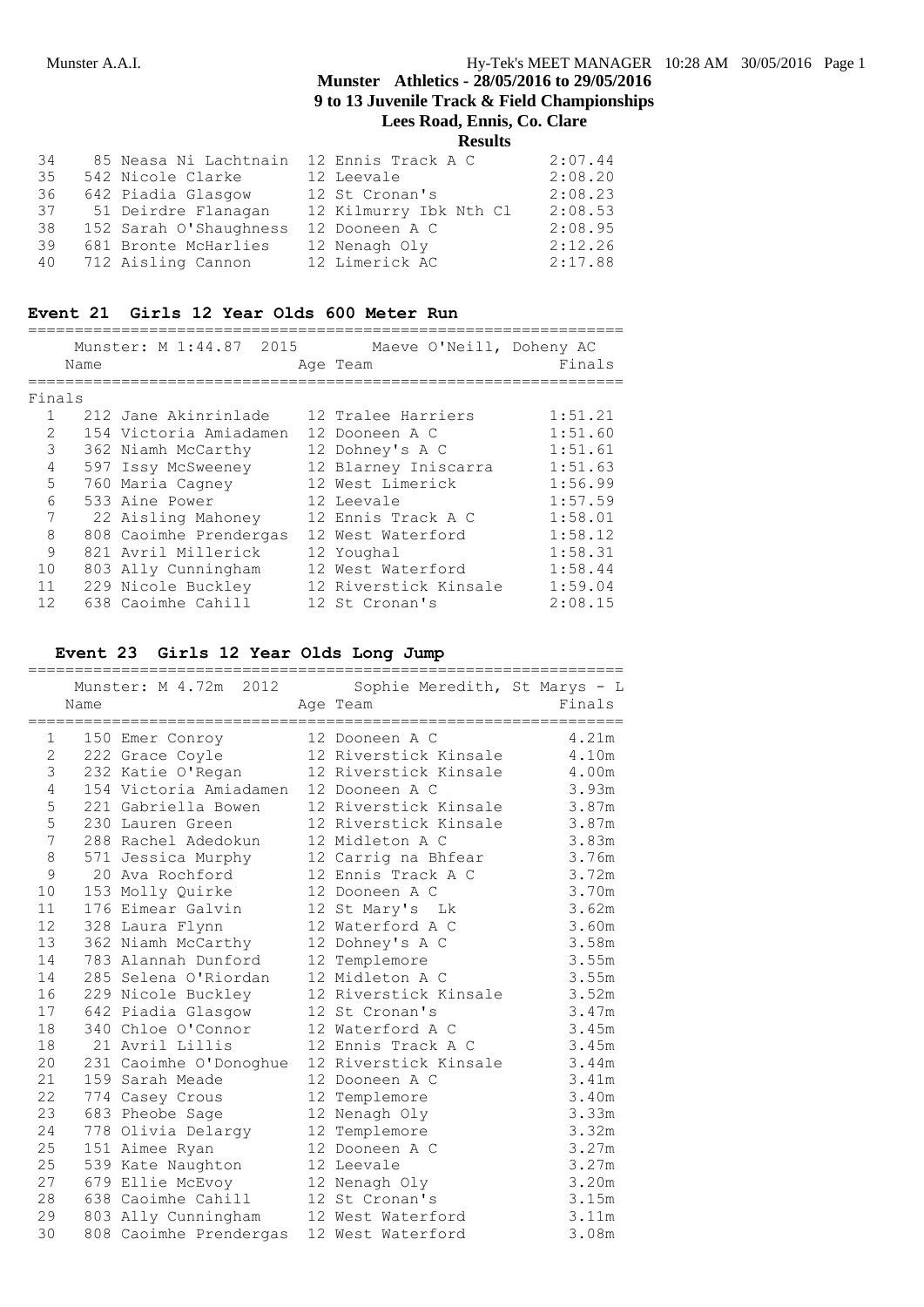|    |                       | .                   |       |
|----|-----------------------|---------------------|-------|
| 31 | 792 Molly Nevin       | 12 Templemore       | 3.03m |
| 32 | 323 Melanie Buck      | 12 Waterford A C    | 3.01m |
| 33 | 85 Neasa Ni Lachtnain | 12 Ennis Track A C  | 2.99m |
| 34 | 542 Nicole Clarke     | 12 Leevale          | 2.94m |
| 35 | 245 Michelle Healy    | 12 Marian           | 2.85m |
| 36 | 569 Rebecca Kelleher  | 12 Carrig na Bhfear | 2.80m |
| 37 | 23 Elise Ryan         | 12 Ennis Track A C  | 2.78m |
| 37 | 680 Sarah McEvoy      | 12 Nenagh Oly       | 2.78m |
| 39 | 343 Orlaith Walsh     | 12 Waterford A C    | 2.69m |
| 40 | 572 Ellie Twomey      | 12 Carrig na Bhfear | 2.50m |
|    |                       |                     |       |

# **Event 25 Girls 12 Year Olds High Jump**

|                | Name | =================================        | Munster: M 1.41m 2012 Sophie Meredith, St Marys - L<br>Age Team<br>============================= | Finals |
|----------------|------|------------------------------------------|--------------------------------------------------------------------------------------------------|--------|
| $\mathbf{1}$   |      | 538 Jessica Lyne 12 Leevale              |                                                                                                  | 1.42mM |
| $\overline{2}$ |      | 20 Ava Rochford                          | 12 Ennis Track A C                                                                               | 1.39m  |
| 3              |      | 638 Caoimhe Cahill                       | 12 St Cronan's                                                                                   | 1.33m  |
| 4              |      | 822 Tara Hickey 12 Youghal               |                                                                                                  | 1.25m  |
| 4              |      | 150 Emer Conroy 12 Dooneen A C           |                                                                                                  | 1.25m  |
| 6              |      | 284 Áine Hallahan 12 Midleton A C        |                                                                                                  | 1.20m  |
| 6              |      | 831 Sophie Connon 12 Youghal             |                                                                                                  | 1.20m  |
| 6              |      | 151 Aimee Ryan                           | 12 Dooneen A C                                                                                   | 1.20m  |
| $\mathsf 9$    |      | 539 Kate Naughton 12 Leevale             |                                                                                                  | 1.15m  |
| $\mathsf 9$    |      | 153 Molly Quirke 12 Dooneen A C          |                                                                                                  | 1.15m  |
| $\mathsf 9$    |      | 212 Jane Akinrinlade 12 Tralee Harriers  |                                                                                                  | 1.15m  |
| 9              |      | 362 Niamh McCarthy 12 Dohney's A C       |                                                                                                  | 1.15m  |
| 13             |      | 778 Olivia Delargy                       | 12 Templemore                                                                                    | 1.10m  |
| 13             |      | 783 Alannah Dunford 12 Templemore        |                                                                                                  | 1.10m  |
| 13             |      | 85 Neasa Ni Lachtnain 12 Ennis Track A C |                                                                                                  | 1.10m  |
| 16             |      | 820 Alex Cashman                         | 12 Youghal                                                                                       | 1.05m  |
| 16             |      | 821 Avril Millerick                      | 12 Youghal                                                                                       | 1.05m  |
| 16             |      | 154 Victoria Amiadamen 12 Dooneen A C    |                                                                                                  | 1.05m  |
| 16             |      | 542 Nicole Clarke 12 Leevale             |                                                                                                  | 1.05m  |
| 16             |      | 774 Casey Crous 12 Templemore            |                                                                                                  | 1.05m  |
| 16             |      | 537 Ella Redmond                         | 12 Leevale                                                                                       | 1.05m  |
| 22             |      | 683 Pheobe Sage 12 Nenagh Oly            |                                                                                                  | 1.00m  |
| 22             |      | 176 Eimear Galvin                        | 12 St Mary's<br>Lk                                                                               | 1.00m  |

# **Event 27 Girls 12 Year Olds Shot Put 2kg**

|              |      | Munster: M 11.38m 2014 Meghan Lenihan, North Cork |                     |        |
|--------------|------|---------------------------------------------------|---------------------|--------|
|              | Name |                                                   | Age Team            | Finals |
| $\mathbf{1}$ |      |                                                   | __________________  | 8.25m  |
|              |      | 682 Emma Carolan                                  | 12 Nenagh Oly       |        |
| 2            |      | 582 Kotryna Pacewisake                            | 12 Fanahan McSweene | 7.68m  |
| 3            |      | 20 Ava Rochford                                   | 12 Ennis Track A C  | 7.33m  |
| $\sqrt{4}$   |      | 22 Aisling Mahoney                                | 12 Ennis Track A C  | 7.04m  |
| 5            |      | 773 Kaley Cozens                                  | 12 Templemore       | 6.79m  |
| 6            |      | 362 Niamh McCarthy 12 Dohney's A C                |                     | 6.73m  |
| 7            |      | 539 Kate Naughton                                 | 12 Leevale          | 6.63m  |
| 8            |      | 822 Tara Hickey                                   | 12 Youghal          | 6.50m  |
| 9            |      | 176 Eimear Galvin                                 | 12 St Mary's Lk     | 6.30m  |
| 10           |      | 285 Selena O'Riordan                              | 12 Midleton A C     | 6.03m  |
| 11           |      | 820 Alex Cashman                                  | 12 Youghal          | 5.99m  |
| 12           |      | 542 Nicole Clarke 12 Leevale                      |                     | 5.69m  |
| 13           |      | 469 Ella Chambers                                 | 12 Bandon A C       | 5.59m  |
| 14           |      | 821 Avril Millerick                               | 12 Youghal          | 5.58m  |
| 15           |      | 805 Angelina Chizhikov                            | 12 West Waterford   | 5.51m  |
| 16           |      | 286 Caoimhe Geoghegan                             | 12 Midleton A C     | 5.27m  |
| 17           |      | 21 Avril Lillis               12 Ennis Track A C  |                     | 5.10m  |
| 18           |      | 537 Ella Redmond                                  | 12 Leevale          | 5.01m  |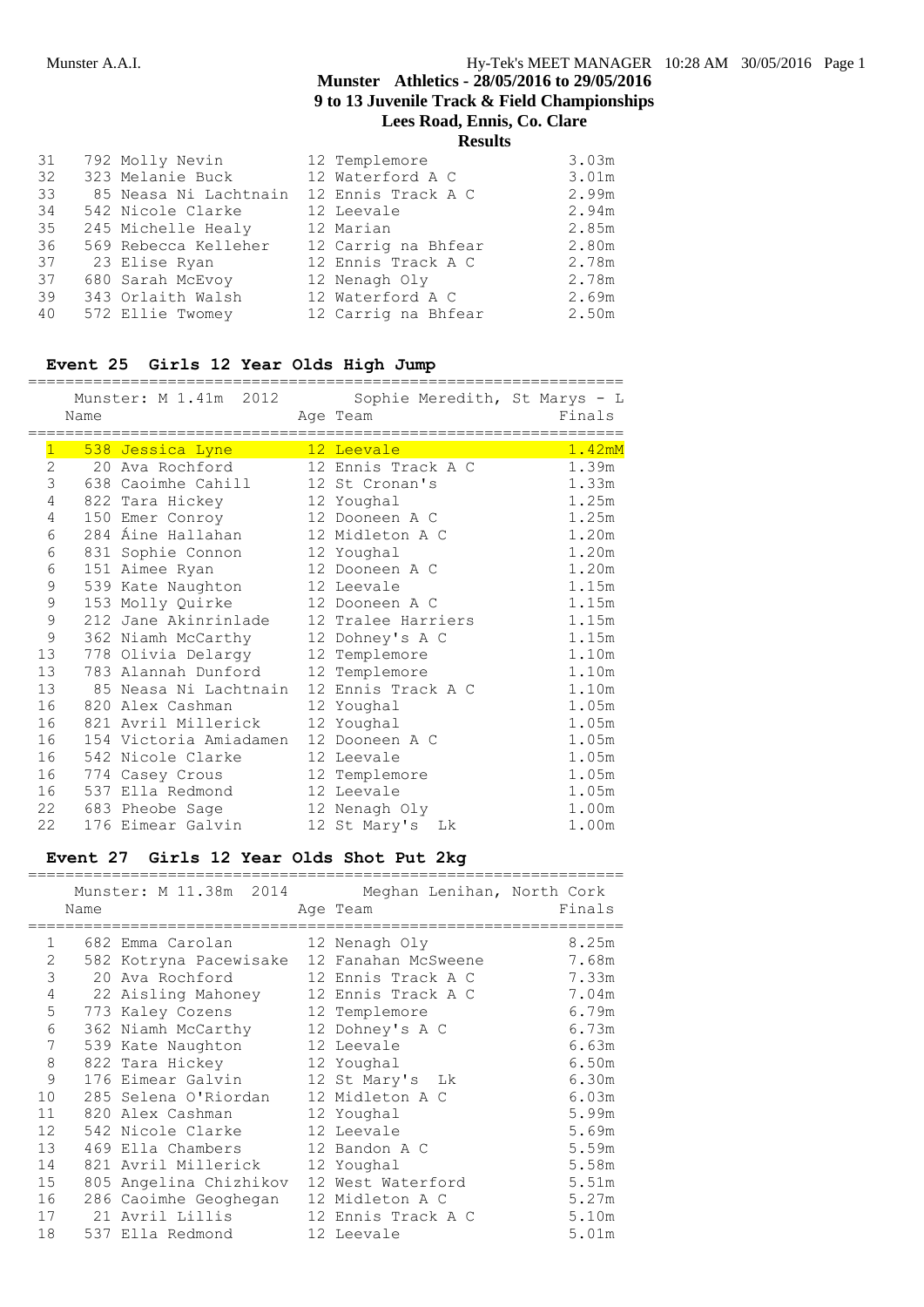# **Munster Athletics - 28/05/2016 to 29/05/2016 9 to 13 Juvenile Track & Field Championships**

**Lees Road, Ennis, Co. Clare**

**Results**

| 19 | 151 Aimee Ryan        | 12 Dooneen A C | 4.87m |
|----|-----------------------|----------------|-------|
|    | 19 774 Casey Crous    | 12 Templemore  | 4.87m |
| 21 | 638 Caoimhe Cahill    | 12 St Cronan's | 4.81m |
| 22 | 153 Molly Quirke      | 12 Dooneen A C | 4.54m |
|    | 23 642 Piadia Glasqow | 12 St Cronan's | 3.97m |

### **Event 30 Girls 10 Year Olds Javelin Throw Turbo**

================================================================

|                   |      | Munster: M 14.64m 2014 | Kaley Cozens, Templemore |         |
|-------------------|------|------------------------|--------------------------|---------|
|                   | Name |                        | Age Team                 | Finals  |
|                   |      |                        |                          |         |
|                   |      | 424 Abbey Moynihan     | 10 Liscarroll            | 15.89mM |
| $\overline{2}$    |      | 99 Robyn Cahill        | 10 An Riocht A C         | 15.29mM |
| 3                 |      | 100 Stephanie Reid     | 10 An Riocht A C         | 15.23mM |
| 4                 |      | 845 Katie Kingston     | 10 Skibbereen A C        | 13.40m  |
| 5                 |      | 429 Lilly Hammond      | 10 Liscarroll            | 11.96m  |
| 6                 |      | 841 Diana Rose Corkery | 10 Skibbereen A C        | 10.73m  |
| 7                 |      | 526 Lisa Nicholas      | 10 Tulla Athletic Club   | 9.85m   |
| 8                 |      | 609 Anna McGoldrick    | 10 Tramore               | 9.56m   |
| 9                 |      | 78 Ciara Frawley       | 10 Ennis Track A C       | 9.28m   |
| 10                |      | 35 Aoife Shelly        | 10 Moycarkey Coolcroo    | 9.23m   |
| 11                |      | 359 Isla McCarthy      | 10 Dohney's A C          | 9.18m   |
| $12 \overline{c}$ |      | 747 Katie Mowat        | 10 Derg AC               | 8.54m   |
| 13                |      | 79 Amy Ryan            | 10 Ennis Track A C       | 7.94m   |
| 14                |      | 430 Sarah Culhane      | 10 Liscarroll            | 7.34m   |
| 15                |      | 107 Ciara Miniter      | 10 St. Marys Clare       | 6.15m   |

#### **Event 32 Girls 11 Year Olds Javelin Throw Turbo** ================================================================

|                   |      |                                      | Munster: M 20.63m 2014 Leah Parker, Midleton |        |
|-------------------|------|--------------------------------------|----------------------------------------------|--------|
|                   | Name |                                      | Age Team                                     | Finals |
| 1                 |      | 768 Ceola Bergin                     | 11 Templemore                                | 18.23m |
| 2                 |      | 38 Ciara Shelly                      | 11 Moycarkey Coolcroo                        | 17.43m |
| 3                 |      | 441 Maia McCourt                     | 11 Bandon A C                                | 17.24m |
| 4                 |      | 678 Christine Percy                  | 11 Nenagh Oly                                | 16.22m |
| 5                 |      | 445 Aoife Tuthill                    | 11 Bandon A C                                | 15.59m |
| 6                 |      | 421 Orlaith O'Sullivan 11 Liscarroll |                                              | 15.06m |
| 7                 |      | 50 Luisna O'Dea                      | 11 Kilmurry Ibk Nth Cl                       | 14.93m |
| 8                 |      | 49 Aimee McNamara                    | 11 Kilmurry Ibk Nth Cl                       | 13.84m |
| 9                 |      | 37 Caitlin Shelly                    | 11 Moycarkey Coolcroo                        | 13.80m |
| 10                |      | 596 Danielle O'Riordan               | 11 Gneeveguilla A C                          | 13.35m |
| 11                |      | 136 Anna Campbell                    | 11 Dooneen A C                               | 12.69m |
| $12 \overline{ }$ |      | 775 Emily Davidson                   | 11 Templemore                                | 12.21m |
| 13                |      | 566 Leah Dunne                       | 11 Carrig na Bhfear                          | 11.87m |
| 14                |      | 565 Ava Fitzgerald                   | 11 Carrig na Bhfear                          | 11.73m |
| 15                |      | 793 Lisa O'Connor                    | 11 Templemore                                | 11.43m |
| 16                |      | 449 Niamh Cotter                     | 11 Bandon A C                                | 11.41m |
| 17                |      | 101 Grainne McMahon                  | 11 Shannon                                   | 11.09m |
| 18                |      | 770 Ella Brussels                    | 11 Templemore                                | 9.38m  |
| 19                |      | 133 Angel Alfred                     | 11 Dooneen A C                               | 8.69m  |
| 20                |      | 134 Anna Mellett                     | 11 Dooneen A C                               | 8.25m  |
| 21                |      | 283 Mary Adedokun                    | 11 Midleton A C                              | 7.85m  |
| 22                |      | 77 Riona Hely                        | 11 Ennis Track A C                           | 7.73m  |
| 23                |      | 43 Lucy Fitzgerald                   | 11 Tipp Town                                 | 7.70m  |
| 24                |      | 672 Sophie Torpey                    | 11 St Cronan's                               | 7.62m  |
| 25                |      | 137 Karis Dillon                     | 11 Dooneen A C                               | 7.43m  |

### **Event 34 Girls 12 Year Olds Javelin Throw Turbo**

| Munster: M 31.66m 2014 |  |  |          | Meghan Lenihan, North Cork |        |
|------------------------|--|--|----------|----------------------------|--------|
| Name                   |  |  | Age Team |                            | Finals |
|                        |  |  |          |                            |        |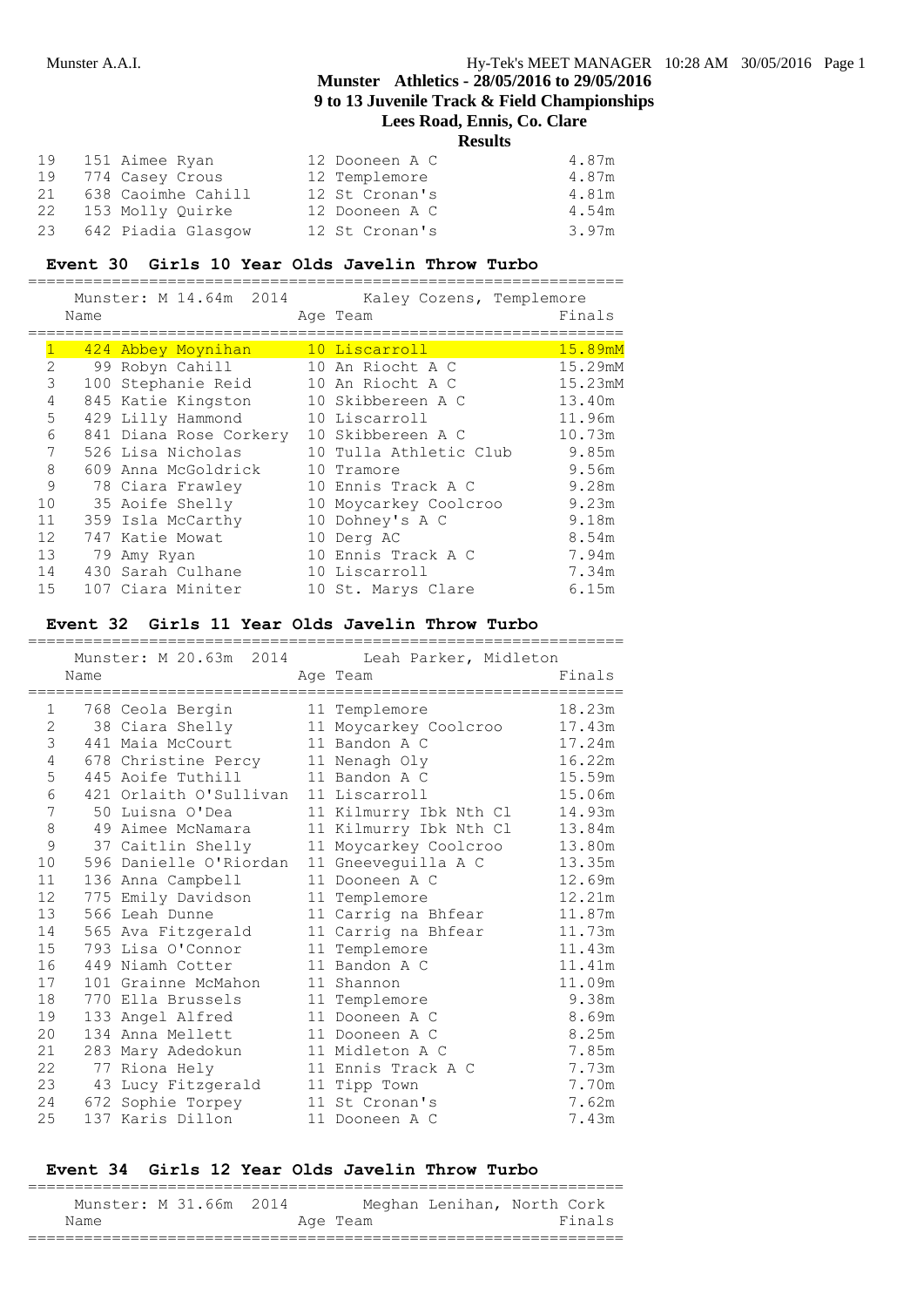| 1               | 20 Ava Rochford       | 12 Ennis Track A C    | 24.19m |
|-----------------|-----------------------|-----------------------|--------|
| $\overline{2}$  | 773 Kaley Cozens      | 12 Templemore         | 22.68m |
| 3               | 22 Aisling Mahoney    | 12 Ennis Track A C    | 20.30m |
| 4               | 285 Selena O'Riordan  | 12 Midleton A C       | 17.68m |
| 5               | 682 Emma Carolan      | 12 Nenagh Oly         | 16.57m |
| 6               | 539 Kate Naughton     | 12 Leevale            | 15.89m |
| 7               | 362 Niamh McCarthy    | 12 Dohney's A C       | 15.88m |
| 8               | 638 Caoimhe Cahill    | 12 St Cronan's        | 14.80m |
| 9               | 820 Alex Cashman      | 12 Youghal            | 14.45m |
| 10 <sup>°</sup> | 23 Elise Ryan         | 12 Ennis Track A C    | 13.84m |
| 11              | 469 Ella Chambers     | 12 Bandon A C         | 13.61m |
| 12 <sup>2</sup> | 21 Avril Lillis       | 12 Ennis Track A C    | 13.58m |
| 13              | 153 Molly Quirke      | 12 Dooneen A C        | 13.56m |
| 14              | 542 Nicole Clarke     | 12 Leevale            | 13.55m |
| 15 <sub>1</sub> | 221 Gabriella Bowen   | 12 Riverstick Kinsale | 13.42m |
| 16              | 568 Sorcha Daly       | 12 Carrig na Bhfear   | 13.23m |
| 17              | 151 Aimee Ryan        | 12 Dooneen A C        | 13.06m |
| 18              | 323 Melanie Buck      | 12 Waterford A C      | 12.64m |
| 19              | 245 Michelle Healy    | 12 Marian             | 12.49m |
| 20              | 774 Casey Crous       | 12 Templemore         | 12.11m |
| 21              | 288 Rachel Adedokun   | 12 Midleton A C       | 11.83m |
| 22              | 792 Molly Nevin       | 12 Templemore         | 11.74m |
| 23              | 821 Avril Millerick   | 12 Youghal            | 11.58m |
| 24              | 642 Piadia Glasgow    | 12 St Cronan's        | 11.47m |
| 25              | 683 Pheobe Sage       | 12 Nenagh Oly         | 11.45m |
| 26              | 680 Sarah McEvoy      | 12 Nenagh Oly         | 10.98m |
| 27              | 679 Ellie McEvoy      | 12 Nenagh Oly         | 10.39m |
| 28              | 155 Laura Southern    | 12 Dooneen A C        | 9.56m  |
| 29              | 286 Caoimhe Geoghegan | 12 Midleton A C       | 9.10m  |
| 30              | 24 Ellen Mannion      | 12 Ennis Track A C    | 8.79m  |
| 31              | 681 Bronte McHarlies  | 12 Nenagh Oly         | 7.83m  |
|                 |                       |                       |        |

# **Event 36 Girls 13 Year Olds Javelin Throw 400gr**

|                | Name | Munster: M 34.60m 2015 | Meghan Lenihan, North Cork<br>Age Team | Finals |
|----------------|------|------------------------|----------------------------------------|--------|
| $\mathbf{1}$   |      | 427 Amy Whelan         | 13 Liscarroll                          | 30.45m |
| 2              |      | 250 Leanne Healy       | 13 Marian                              | 28.93m |
| 3              |      | 425 Helen Moynihan     | 13 Liscarroll                          | 26.86m |
| 4              |      | 290 Leah Parker        | 13 Midleton A C                        | 21.99m |
| 5              |      | 461 Lucy Callanan      | 13 Bandon A C                          | 21.85m |
| 6              |      | 332 Sarah Heery        | 13 Waterford A C                       | 21.45m |
|                |      | 749 Nicole Lapiy       | 13 Carrick on Suir                     | 20.72m |
| 8              |      | 177 Laura Frawley      | 13 St Mary's Lk                        | 17.54m |
| 9              |      | 162 Maria Campbell     | 13 Dooneen A C                         | 14.85m |
| 1 <sub>0</sub> |      | 207 Grace O'Connor     | 13 Tralee Harriers                     | 14.13m |
| 11             |      | 205 Róise O'Donnell    | 13 Tralee Harriers                     | 13.50m |
| 12             |      | 339 Rita O'Brien       | 13 Waterford A C                       | 13.16m |
| 13             |      | 218 Holly Smith        | 13 Tralee Harriers                     | 10.04m |

# **Event 38 Girls 13 Year Olds 600 Meter Run**

|        |      |                 | Munster: M 1:41.89 2009 |  | Jenna Bromell, Emerald |          |
|--------|------|-----------------|-------------------------|--|------------------------|----------|
|        | Name |                 |                         |  | Age Team               | Finals   |
| Finals |      |                 |                         |  |                        |          |
|        |      |                 | 366 Maeve O'Neill       |  | 13 Dohney's A C        | 1:41.10M |
| 2      |      | 163 Sarah Hosey |                         |  | 13 Dooneen A C         | 1:41.91  |
| 3      |      |                 | 161 Sarah Butler        |  | 13 Dooneen A C         | 1:42.89  |
| 4      |      |                 | 368 Aniela Borkowski-H  |  | 13 North Cork A C      | 1:45.78  |
| 5      |      |                 | 162 Maria Campbell      |  | 13 Dooneen A C         | 1:48.54  |
| 6      |      |                 | 88 Neasa Ni Ainifein    |  | 13 Ennis Track A C     | 1:49.71  |
|        |      |                 | 249 Ciara Meehan        |  | 13 Marian              | 1:51.78  |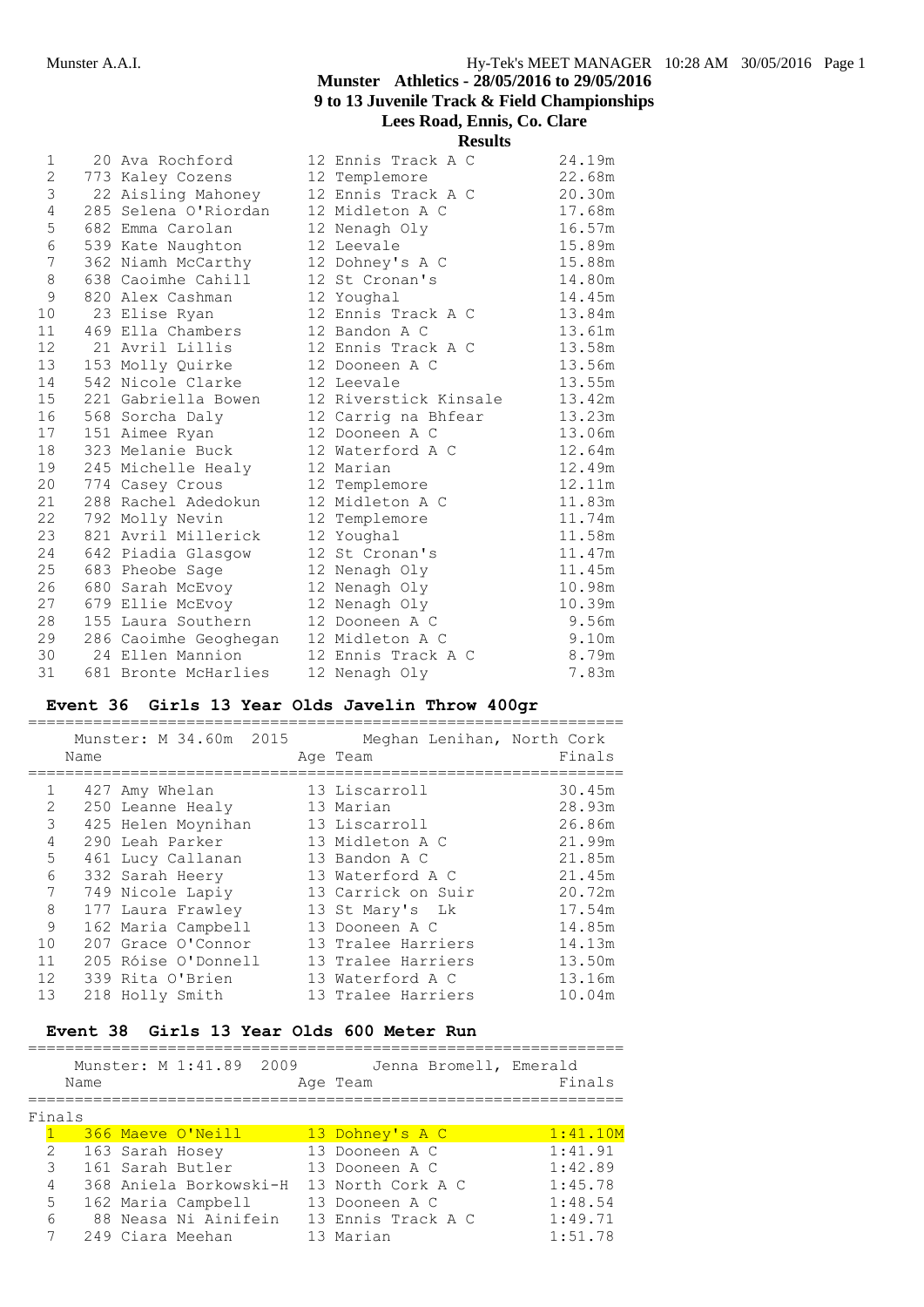| 8  | 823 Avril Cashman    | 13 Youghal             | 1:54.38 |
|----|----------------------|------------------------|---------|
| 9  | 825 Emma Landers     | 13 Youghal             | 1:56.88 |
| 10 | 92 Aoife Redmond     | 13 Ferrybank A C       | 1:59.49 |
| 11 | 179 Shonagh Mullane  | 13 St Mary's Lk        | 2:00.15 |
| 12 | 837 Laura Cremins    | 13 Killarney Valley AC | 2:00.79 |
| 13 | 838 Aoibhin Evans    | 13 Killarney Valley AC | 2:01.73 |
| 14 | 824 Erin Joyce       | 13 Youghal             | 2:06.30 |
| 15 | 748 Dearbhaile Kelly | 13 Derg AC             | 2:16.28 |
|    |                      |                        |         |

### **Event 40 Girls 13 Year Olds 80 Meter Dash Top 16 Advance by Time**

|                 |               | Munster: M 10.40 2014                    | Niamh Foley, St Marys - Limerick |                                   |
|-----------------|---------------|------------------------------------------|----------------------------------|-----------------------------------|
|                 | Name          |                                          | Age Team                         | Prelims<br>H#                     |
|                 |               |                                          |                                  |                                   |
|                 | Preliminaries |                                          |                                  |                                   |
|                 | $1 \quad$     | 289 Oueen Taminowo                       | 13 Midleton A C                  | 11.11q 4                          |
|                 |               | 2 558 Ella Scott                         | 13 Leevale                       | $11.22q$ 2                        |
| 3               |               | 180 Brianna O'Sullivan 13 Iveragh A C    |                                  | 11.29q 3                          |
| 4               |               | 177 Laura Frawley                        | 13 St Mary's Lk                  | 11.37q<br>$\mathbf{1}$            |
| 5               |               | 461 Lucy Callanan                        | 13 Bandon A C                    | $11.38q$ 2                        |
| 6               |               | 366 Maeve O'Neill                        | 13 Dohney's A C                  | 11.41q 3                          |
| 7               |               | 576 Michelle Ugwah                       | 13 Carrig na Bhfear              | $\sqrt{4}$<br>11.52q              |
| 8               |               | 519 Muireann McElligot 13 Lios Tuathail  |                                  | $\mathfrak{Z}$<br>11.74q          |
| 9               |               | 93 Lauren Sheils 13 Ferrybank A C        |                                  | $11.76q$ 1                        |
| 10 <sub>o</sub> |               | 346 Kelsey Wing                          | 13 Roscrea                       | 11.83q 2                          |
| 11              |               | 162 Maria Campbell                       | 13 Dooneen A C                   | $\overline{\mathbf{3}}$<br>11.94q |
| 12              |               | 187 Aoife Neville                        | 13 Emerald                       | $\mathbf{1}$<br>11.96q            |
| 12 <sup>2</sup> |               | 575 Lily O'Riordan                       | 13 Carrig na Bhfear              | $\sqrt{2}$<br>11.96q              |
| 14              |               | 88 Neasa Ni Ainifein                     | 13 Ennis Track A C               | 11.98q 4                          |
| 15              |               | 189 Ava Flannery                         | 13 Borrisokane                   | 12.03q<br>$\mathbf{1}$            |
| 16              |               | 368 Aniela Borkowski-H 13 North Cork A C |                                  | 12.05q<br>$\overline{4}$          |
| 17              |               | 520 Katie Dunsworth                      | 13 Lios Tuathail                 | 12.08<br>$\mathbf 1$              |
| 18              |               | 522 Eabha Maloney                        | 13 Lios Tuathail                 | $\overline{c}$<br>12.22           |
| 19              |               | 330 Chloe Greed                          | 13 Waterford A C                 | $\mathfrak{Z}$<br>12.24           |
| 20              |               | 466 Aisling O'Reilly 13 Bandon A C       |                                  | $\mathbf{1}$<br>12.29             |
| 21              |               | 205 Róise O'Donnell 13 Tralee Harriers   |                                  | $\mathfrak{Z}$<br>12.33           |
| 22              |               | 218 Holly Smith                          | 13 Tralee Harriers               | $\mathbf{1}$<br>12.41             |
| 23              |               | 250 Leanne Healy                         | 13 Marian                        | $\overline{4}$<br>12.60           |
| 24              |               | 179 Shonagh Mullane 13 St Mary's Lk      |                                  | $\overline{4}$<br>12.68           |
| 25              |               | 206 Paula Holmes                         | 13 Tralee Harriers               | $\overline{2}$<br>12.97           |
| 26              |               | 829 Natasha Kilgannon                    | 13 Youghal                       | $\overline{2}$<br>13.21           |

# **Event 40 Girls 13 Year Olds 80 Meter Dash 8 Advance: Top 3 Each Heat plus Next 2 Best Times**

|                | Name        | Munster: M 10.40 2014                    | Niamh Foley, St Marys - Limerick<br>Age Team | Semis H#   |   |
|----------------|-------------|------------------------------------------|----------------------------------------------|------------|---|
|                | Semi-Finals |                                          |                                              |            |   |
|                |             | 558 Ella Scott                           | 13 Leevale                                   | 11.090 2   |   |
| $\overline{2}$ |             | 289 Queen Taminowo                       | 13 Midleton A C                              | 11.150 1   |   |
| 3              |             | 180 Brianna O'Sullivan                   | 13 Iveragh A C                               | 11.160 2   |   |
| $\overline{4}$ |             | 461 Lucy Callanan                        | 13 Bandon A C                                | 11.460 1   |   |
| 5              |             | 366 Maeve O'Neill                        | 13 Dohney's A C                              | 11.420 2   |   |
| 6              |             | 93 Lauren Sheils                         | 13 Ferrybank A C                             | 11.530 1   |   |
| $7^{\circ}$    |             | 576 Michelle Uqwah                       | 13 Carrig na Bhfear                          | $11.58q$ 2 |   |
| 8              |             | 519 Muireann McElligot                   | 13 Lios Tuathail                             | $11.67q$ 1 |   |
| 9              |             | 346 Kelsey Wing                          | 13 Roscrea                                   | 11.96 2    |   |
| 10             |             | 368 Aniela Borkowski-H 13 North Cork A C |                                              | $11.99$ 1  |   |
| 11             |             | 575 Lily O'Riordan                       | 13 Carrig na Bhfear                          | 12.00 1    |   |
| 11             |             | 88 Neasa Ni Ainifein 13 Ennis Track A C  |                                              | 12.00 2    |   |
| 13             |             | 189 Ava Flannery                         | 13 Borrisokane                               | 12.01      | 2 |
|                |             |                                          |                                              |            |   |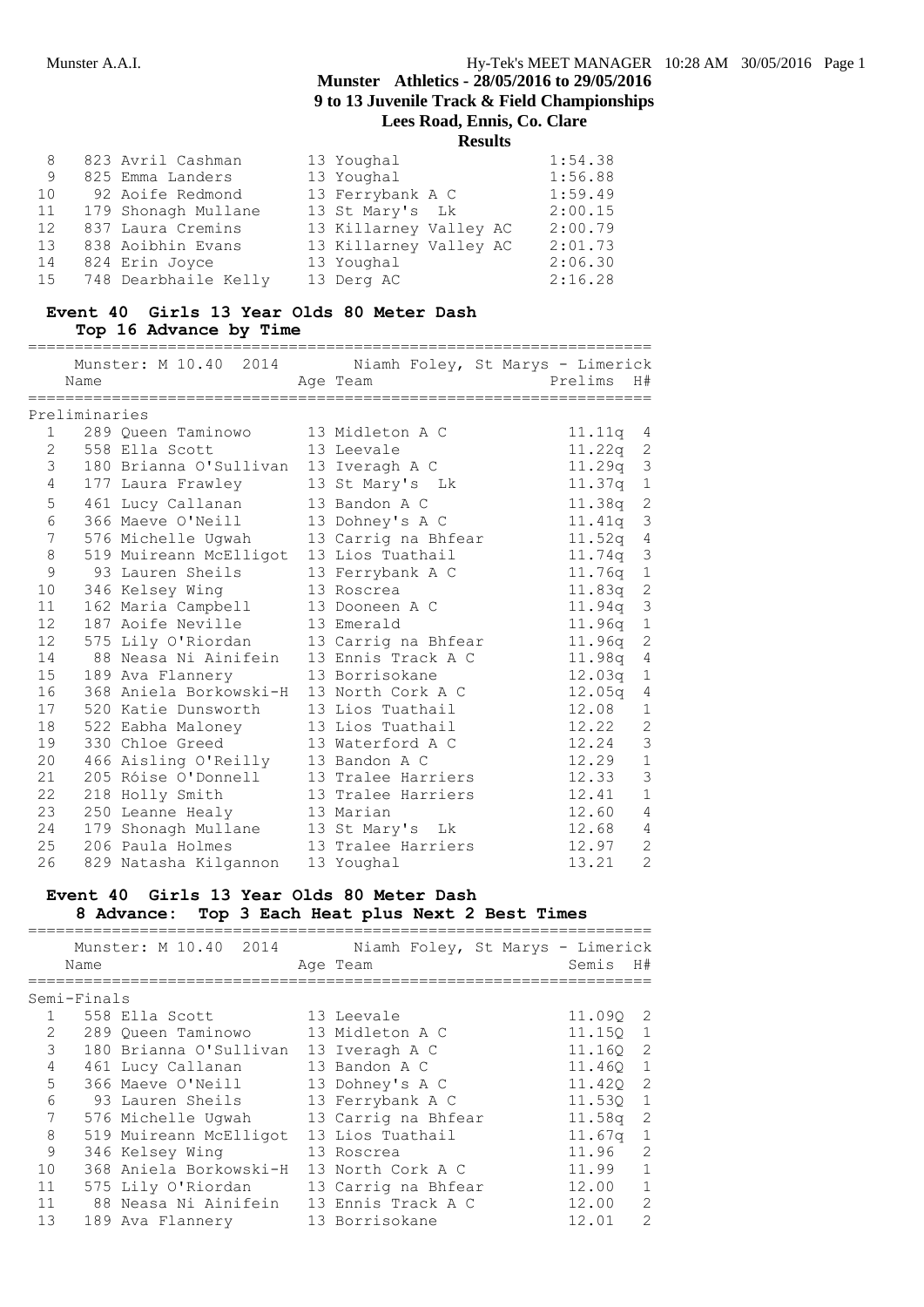### **Event 40 Girls 13 Year Olds 80 Meter Dash**

|                       | Name | Munster: M 10.40 2014  | Niamh Foley, St Marys - Limer<br>Age Team | Finals |
|-----------------------|------|------------------------|-------------------------------------------|--------|
| Finals                |      |                        |                                           |        |
| $\mathbf{1}$          |      | 289 Oueen Taminowo     | 13 Midleton A C                           | 10.94  |
| $\mathbf{2}^{\prime}$ |      | 180 Brianna O'Sullivan | 13 Iveragh A C                            | 11.16  |
| 2                     |      | 558 Ella Scott         | 13 Leevale                                | 11.16  |
| $\overline{4}$        |      | 366 Maeve O'Neill      | 13 Dohney's A C                           | 11.20  |
| 5                     |      | 461 Lucy Callanan      | 13 Bandon A C                             | 11.40  |
| 6                     |      | 576 Michelle Uqwah     | 13 Carrig na Bhfear                       | 11.57  |
| $7^{\circ}$           |      | 519 Muireann McElligot | 13 Lios Tuathail                          | 11.67  |
| 8                     |      | 93 Lauren Sheils       | 13 Ferrybank A C                          | 11.80  |

# **Event 42 Girls 13 Year Olds 60 Meter Hurdles Top 8 Advance by Time**

|                       | Name          | Munster: M 9.60 2014  | Age Team          | Niamh Foley, St Marys - Limerick<br>Prelims | H#             |
|-----------------------|---------------|-----------------------|-------------------|---------------------------------------------|----------------|
|                       | Preliminaries |                       |                   |                                             |                |
|                       |               | 177 Laura Frawley     | 13 St Mary's Lk   | $10.22q$ 2                                  |                |
| $\mathbf{2}^{\prime}$ |               | 558 Ella Scott        | 13 Leevale        | $10.39q$ 2                                  |                |
| 3                     |               | 162 Maria Campbell    | 13 Dooneen A C    | $11.00q$ 1                                  |                |
| 4                     |               | 462 Eabha Crowley     | 13 Bandon A C     | 11.15q 1                                    |                |
| 5 <sup>5</sup>        |               | 811 Rebecca Cullinane | 13 Old Abbey      | $11.25q$ 2                                  |                |
| 6                     |               | 461 Lucy Callanan     | 13 Bandon A C     | 11.33q 1                                    |                |
| 7                     |               | 625 Kate Burke        | 13 Moyglass       | $11.35q$ 1                                  |                |
| 8                     |               | 686 Jodie McGrath     | 13 Nenagh Oly     | $11.54q$ 2                                  |                |
| 9                     |               | 810 Faye Cullinane    | 13 Old Abbey      | 12.16                                       | $\mathbf{1}$   |
| 10                    |               | 347 Khya Lynch        | 13 Roscrea        | 12.24                                       | 2              |
| 11                    |               | 807 Kate Keogh        | 13 West Waterford | 12.71                                       | 2              |
| 12                    |               | 44 Grace Fitzgerald   | 13 Tipp Town      | 13.06                                       | $\mathcal{L}$  |
| 13                    |               | 813 Emma Lynch        | 13 Old Abbey      | 14.42                                       | $\overline{2}$ |

# **Event 42 Girls 13 Year Olds 60 Meter Hurdles**

|        | Name | Munster: M 9.60 2014  | Niamh Foley, St Marys - Limer<br>Age Team | Finals |
|--------|------|-----------------------|-------------------------------------------|--------|
| Finals |      |                       |                                           |        |
|        |      | 177 Laura Frawley     | 13 St Mary's Lk                           | 9.84   |
| 2      |      | 558 Ella Scott        | 13 Leevale                                | 9.86   |
| 3      |      | 462 Eabha Crowley     | 13 Bandon A C                             | 10.74  |
| 4      |      | 162 Maria Campbell    | 13 Dooneen A C                            | 10.78  |
| 5      |      | 811 Rebecca Cullinane | 13 Old Abbey                              | 10.90  |
| 6      |      | 625 Kate Burke        | 13 Moyglass                               | 11.04  |
| 7      |      | 686 Jodie McGrath     | 13 Nenagh Oly                             | 11.34  |
| 8      |      | 461 Lucy Callanan     | 13 Bandon A C                             | 11.69  |

# **Event 44 Girls 13 Year Olds Long Jump**

|   | Munster: M 4.99m 2013<br>Name | Sophie Meredith, St Marys - L<br>Age Team | Finals |
|---|-------------------------------|-------------------------------------------|--------|
| 1 | 576 Michelle Uqwah            | 13 Carrig na Bhfear                       | 4.58m  |
| 2 | 461 Lucy Callanan             | 13 Bandon A C                             | 4.30m  |
| 2 | 366 Maeve O'Neill             | 13 Dohney's A C                           | 4.30m  |
| 4 | 289 Oueen Taminowo            | 13 Midleton A C                           | 4.14m  |
| 5 | 161 Sarah Butler              | 13 Dooneen A C                            | 4.09m  |
| 6 | 330 Chloe Greed               | 13 Waterford A C                          | 4.08m  |
| 7 | 44 Grace Fitzgerald           | 13 Tipp Town                              | 4.07m  |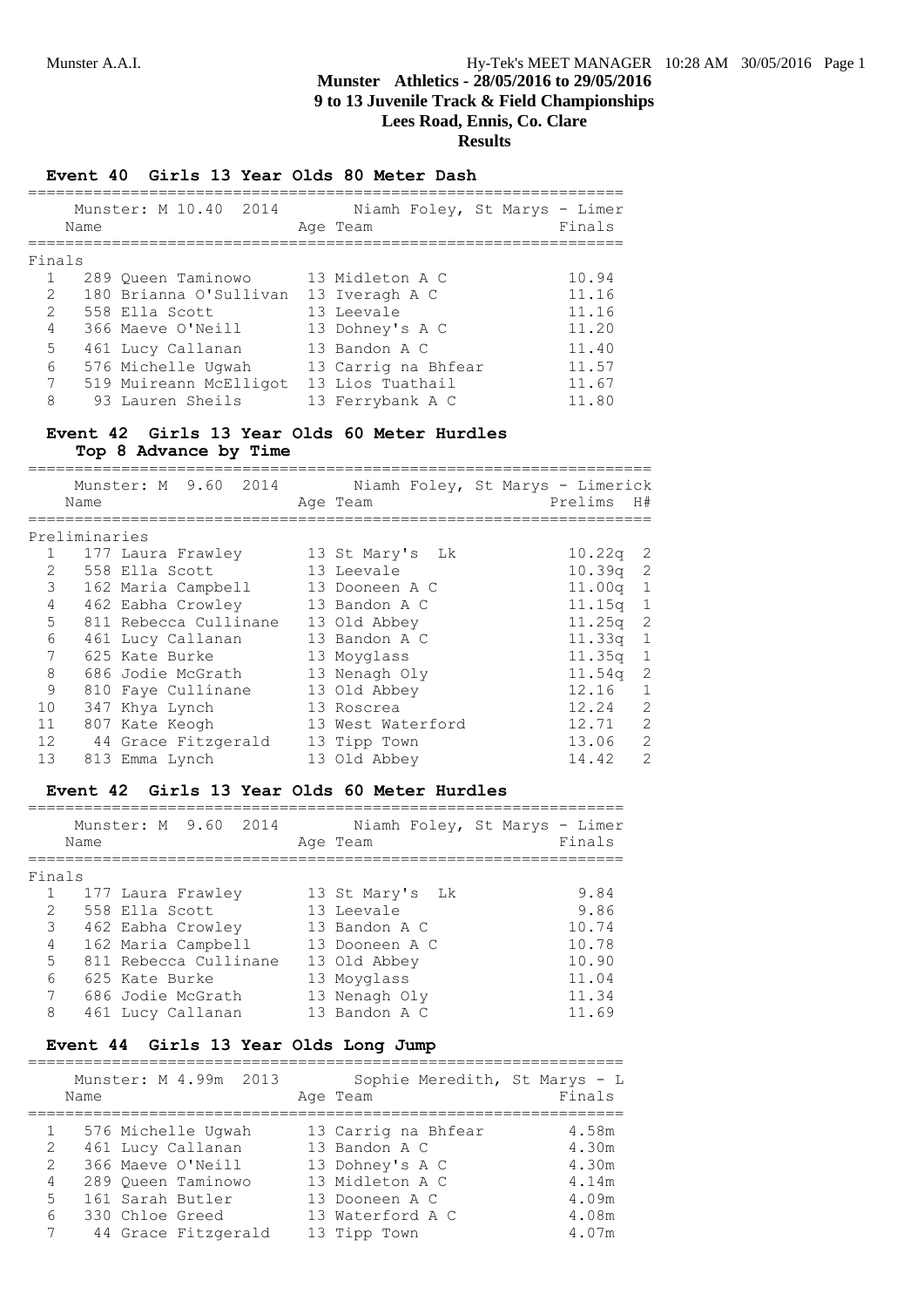| 8  | 93 Lauren Sheils       | 13 Ferrybank A C      | 4.02m |
|----|------------------------|-----------------------|-------|
| 9  | 465 Niamh O'Donovan    | 13 Bandon A C         | 3.97m |
| 10 | 575 Lily O'Riordan     | 13 Carrig na Bhfear   | 3.79m |
| 11 | 205 Róise O'Donnell    | 13 Tralee Harriers    | 3.73m |
| 12 | 346 Kelsey Wing        | 13 Roscrea            | 3.72m |
| 13 | 228 Sarah Fitzgerald   | 13 Riverstick Kinsale | 3.71m |
| 14 | 519 Muireann McElligot | 13 Lios Tuathail      | 3.69m |
| 15 | 684 Emma Mulcahy       | 13 Nenagh Oly         | 3.67m |
| 15 | 250 Leanne Healy       | 13 Marian             | 3.67m |
| 17 | 206 Paula Holmes       | 13 Tralee Harriers    | 3.65m |
| 18 | 520 Katie Dunsworth    | 13 Lios Tuathail      | 3.60m |
| 19 | 348 Nicole Brooks      | 13 Roscrea            | 3.59m |
| 20 | 522 Eabha Maloney      | 13 Lios Tuathail      | 3.50m |
| 21 | 218 Holly Smith        | 13 Tralee Harriers    | 3.40m |
| 22 | 804 Lia Cunningham     | 13 West Waterford     | 3.10m |
| 23 | 829 Natasha Kilgannon  | 13 Youghal            | 2.97m |
| 24 | 338 Anne O'Brien       | 13 Waterford A C      | 2.92m |

================================================================

#### **Event 46 Girls 13 Year Olds Shot Put 2kg**

Munster: M 12.39m 2014 Ciara Sheehy, Liscarroll<br>Name Age Team Fina Name **Age Team** Age Team Finals ================================================================ 1 332 Sarah Heery 13 Waterford A C 10.32m 2 427 Amy Whelan 13 Liscarroll 10.31m 3 177 Laura Frawley 13 St Mary's Lk 9.90m 4 465 Niamh O'Donovan 13 Bandon A C 9.08m 5 290 Leah Parker 13 Midleton A C 8.71m 6 125 Kealon Collins 10 Dooneen A C 8.51m 7 749 Nicole Lapiy 13 Carrick on Suir 8.07m 7 289 Queen Taminowo 13 Midleton A C 8.07m 9 583 Aishlinn Byrne 13 Gneeveguilla A C 7.92m 10 348 Nicole Brooks 13 Roscrea 7.40m 11 559 Uche Backari 13 Leevale 11 7.31m 12 89 Aoibheann Hahessy 13 Ennis Track A C 7.15m 13 207 Grace O'Connor 13 Tralee Harriers 6.95m 14 250 Leanne Healy 13 Marian 18 Marian 6.67m 15 767 Caoimhe Reynolds 13 Finisk Valley 6.66m 16 810 Faye Cullinane 13 Old Abbey 6.63m 17 811 Rebecca Cullinane 13 Old Abbey 6.56m 18 205 Róise O'Donnell 13 Tralee Harriers 6.23m 19 466 Aisling O'Reilly 13 Bandon A C 6.00m 20 347 Khya Lynch 13 Roscrea 5.51m 21 812 Hannah Corcoran 13 Old Abbey 5.16m 22 807 Kate Keogh 13 West Waterford 5.10m 23 813 Emma Lynch 13 Old Abbey 5.00m

#### **Event 48 Girls 9 Year Olds 60 Meter Dash** ================================================================

|    | Name | Munster: M 9.10 2006 | Chelsie Wright, Leevale<br>Age Team | Finals |
|----|------|----------------------|-------------------------------------|--------|
|    |      | 110 Maeve Purtill    | 9 Dooneen A C                       | 10.22  |
| 2  |      | 761 Ava Flaviin      | 9 Finisk Valley                     | 10.25  |
| 3  |      | 278 Roisin McManus   | 9 Midleton A C                      | 10.28  |
| 4  |      | 401 Fiona Power      | 9 North Cork A C                    | 10.33  |
| 5  |      | 34 Eva Ralph         | 9 Moycarkey Coolcroo                | 10.52  |
| 6  |      | 247 Sarah Nzomukunda | 9 Marian                            | 10.64  |
| 7  |      | 762 Siun Mernin      | 9 Finisk Valley                     | 10.65  |
| 8  |      | 294 Daniela Puspurs  | 9 Leevale                           | 10.69  |
| 9  |      | 741 Abby Yelverton   | 9 Limerick AC                       | 10.70  |
| 10 |      | 279 Meabh Corkery    | 9 Midleton A C                      | 10.72  |
| 11 |      | 491 Emma O'Connell   | 9 Bandon A C                        | 10.77  |
| 12 |      | 488 Ruby Cummins     | 9 Bandon A C                        | 10.89  |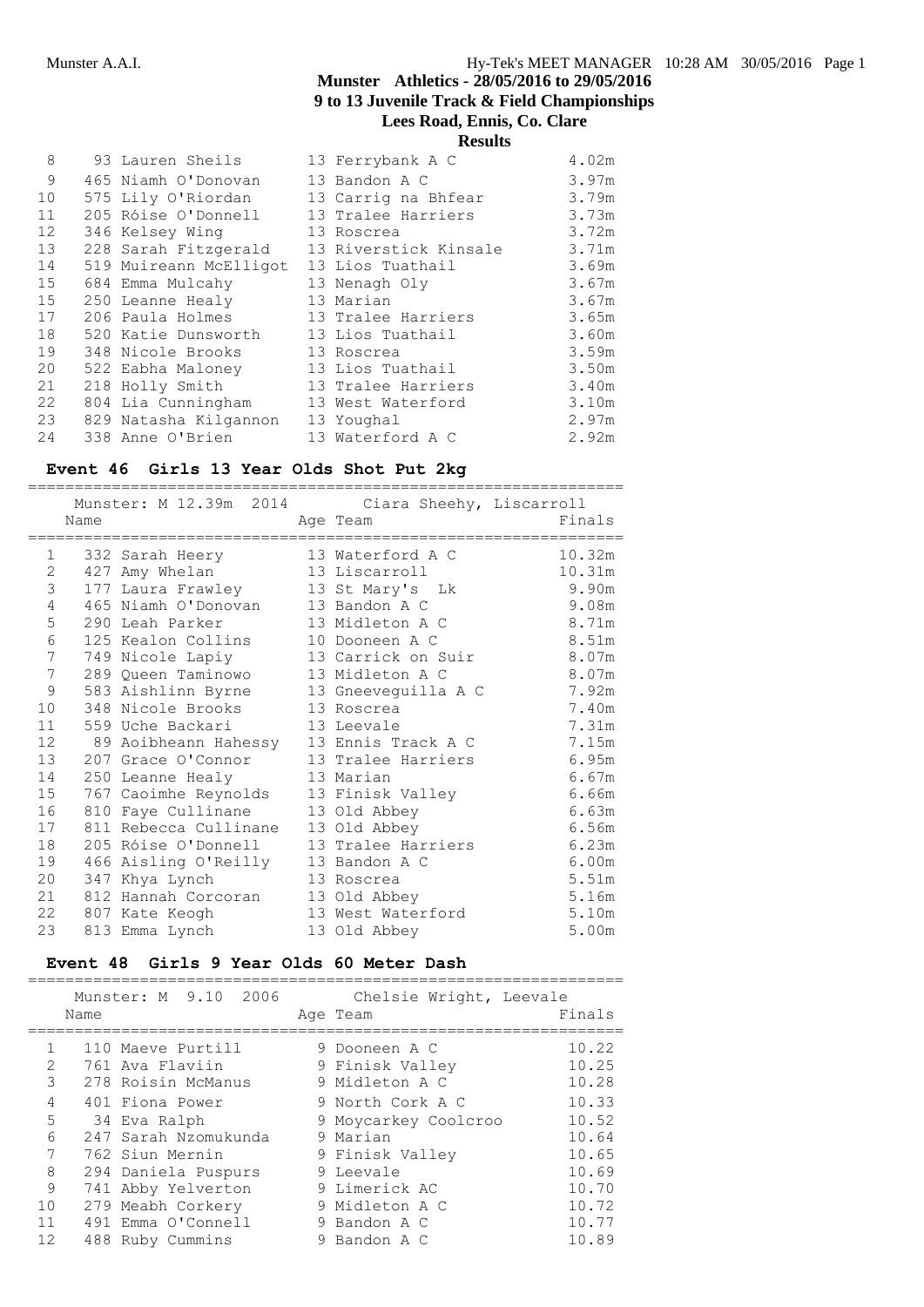|      |  | <b>Results</b>         |                    |       |
|------|--|------------------------|--------------------|-------|
| 13   |  | 674 Anna Paxman        | 9 Nenagh Oly       | 10.94 |
| 14   |  | 108 Ivana O'Carroll    | 9 Dooneen A C      | 10.97 |
| 15   |  | 856 Emily Browne       | 9 North Cork A C   | 10.99 |
| 16   |  | 490 Evelyn McCarthy    | 9 Bandon A C       | 11.01 |
| 17   |  | 109 Grace O'Dwyer      | 9 Dooneen A C      | 11.11 |
| 18   |  | 113 Molly O'Malley     | 9 Dooneen A C      | 11.16 |
| 19   |  | 788 Emer Hennessy      | 9 Templemore       | 11.25 |
| 20   |  | 292 Lauren Dinan       | 9 Leevale          | 11.27 |
| 21   |  | 331 Kayleigh Greed     | 9 Waterford A C    | 11.36 |
| 22   |  | 112 Eimear Ryan        | 9 Dooneen A C      | 11.39 |
| 23   |  | 291 Ella Dinan         | 9 Leevale          | 11.41 |
| 24   |  | 485 Clodagh Barry      | 9 Bandon A C       | 11.42 |
| 25   |  | 329 Sarah Flynn        | 9 Waterford A C    | 11.46 |
| 26   |  | 344 Annabel Hayes      | 9 Roscrea          | 11.47 |
| 27   |  | 668 Chloe Cusack       | 9 Derg AC          | 11.48 |
| 28   |  | 591 Lauren O'Riordan   | 9 Gneeveguilla A C | 11.49 |
| 29   |  | 321 Casandra Abullo    | 9 Waterford A C    | 11.53 |
| 30   |  | 835 Lily Anne O'Meara  | 9 Roscrea          | 11.70 |
| 31   |  | 673 Jane Quigley       | 9 Nenagh Oly       | 11.75 |
| 32   |  | 296 Beth O'Connell     | 9 Leevale          | 12.13 |
| 33   |  | 667 Saoirse McLoughlin | 9 Derg AC          | 12.57 |
| $--$ |  | 334 Marylou Keena      | 9 Waterford A C    | 11.48 |

# **Event 50 Girls 13 Year Olds High Jump**

|                             | Name | Munster: M 1.52m 2013<br>Munster: M 1.52m 2014 | Sophie Meredith, St Marys - L<br>Holly Meredith, St Marys - Li<br>Age Team | Finals |
|-----------------------------|------|------------------------------------------------|----------------------------------------------------------------------------|--------|
| $\mathbf{1}$                |      | 177 Laura Frawley                              | 13 St Mary's Lk                                                            | 1.45m  |
| $\mathcal{D}_{\mathcal{L}}$ |      | 289 Oueen Taminowo                             | 13 Midleton A C                                                            | 1.40m  |
| $\overline{2}$              |      | 91 Katie Nolke                                 | 13 Ferrybank A C                                                           | 1.40m  |
| $\mathfrak{D}$              |      | 93 Lauren Sheils                               | 13 Ferrybank A C                                                           | 1.40m  |
| 5                           |      | 348 Nicole Brooks                              | 13 Roscrea                                                                 | 1.35m  |
| 6                           |      | 823 Avril Cashman                              | 13 Youghal                                                                 | 1.30m  |
| 7                           |      | 684 Emma Mulcahy                               | 13 Nenagh Oly                                                              | 1.25m  |
| 7                           |      | 44 Grace Fitzgerald                            | 13 Tipp Town                                                               | 1.25m  |
| 9                           |      | 206 Paula Holmes                               | 13 Tralee Harriers                                                         | 1.15m  |
| 9                           |      | 829 Natasha Kilgannon                          | 13 Youghal                                                                 | 1.15m  |
| 11                          |      | 330 Chloe Greed                                | 13 Waterford A C                                                           | 1.10m  |
| 11                          |      | 338 Anne O'Brien                               | 13 Waterford A C                                                           | 1.10m  |

# **Event 52 Girls 9 Year Olds 4x100 Meter Relay**

| Munster: M 1:06.71 2012 | Leevale |         |
|-------------------------|---------|---------|
| Team                    |         | Finals  |
|                         |         |         |
| 1 Bandon A C 'B'        |         | 1:11.15 |
| 2 Dooneen A C 'A'       |         | 1:11.29 |
| 3 Limerick AC 'A'       |         | 1:12.08 |
| 4 Leevale 'A'           |         | 1:12.53 |
| 5 Templemore 'A'        |         | 1:14.15 |
| 6 Waterford A C 'A'     |         | 1:15.01 |
| 7 Derg AC 'A'           |         | 1:16.81 |

# **Event 54 Girls 10 Year Olds 4x100 Meter Relay**

| Munster: M 1:01.43 2015 |      | Leevale |         |
|-------------------------|------|---------|---------|
| Team                    |      |         | Finals  |
|                         |      |         |         |
| 1 Dooneen A C 'A'       |      |         | 1:02.10 |
| 2 Bandon A C 'A'        |      |         | 1:04.56 |
| 3 Nenagh Oly            | ' A' |         | 1:05.88 |
| 4 Templemore            | יבי  |         | 1:06.10 |